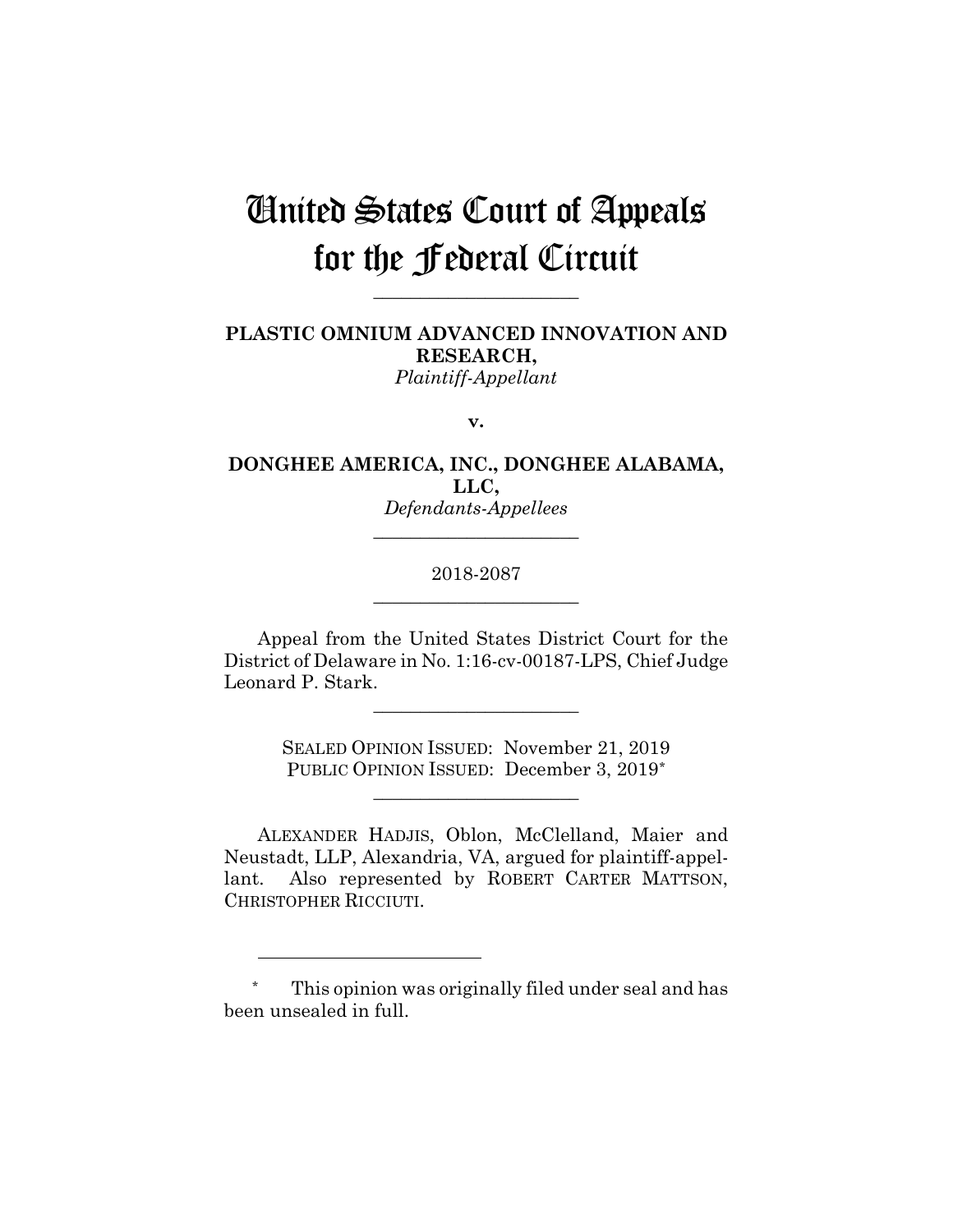ERIC SHUMSKY, Orrick, Herrington & Sutcliffe LLP, Washington, DC, argued for defendants-appellees. Also represented by MELANIE L. BOSTWICK, JEREMY PETERMAN; ALYSSA MARGARET CARIDIS, Los Angeles, CA; EDMUND HIRSCHFELD, New York, NY.

Before NEWMAN, CLEVENGER, and REYNA, *Circuit Judges.*

 $\mathcal{L}_\text{max}$  and  $\mathcal{L}_\text{max}$  and  $\mathcal{L}_\text{max}$  and  $\mathcal{L}_\text{max}$ 

Opinion for the court filed by *Circuit Judge* REYNA.

Dissenting opinion filed by *Circuit Judge* CLEVENGER.

## REYNA, *Circuit Judge*.

Plastic Omnium Advanced Innovation and Research appeals from a grant of summary judgment of noninfringement by the U.S. District Court for the District of Delaware. The district court's determinations on summary judgment are consistent with its claim construction and supported by undisputed facts in the record. We affirm.

#### **BACKGROUND**

#### A. The Asserted Patents

Plastic Omnium Advanced Innovation and Research ("Plastic Omnium") owns U.S. Patent Nos. 6,814,921 ("the '921 patent") and 6,866,812 ("the '812 patent"). The patents generally relate to manufacturing plastic fuel tanks formed by blow molding. The fuel tanks are formed in a way that allows accessory components to be installed inside the fuel tank without cutting holes in the tank wall, which could compromise the structural integrity of the wall. A conventional blow molding system is depicted below: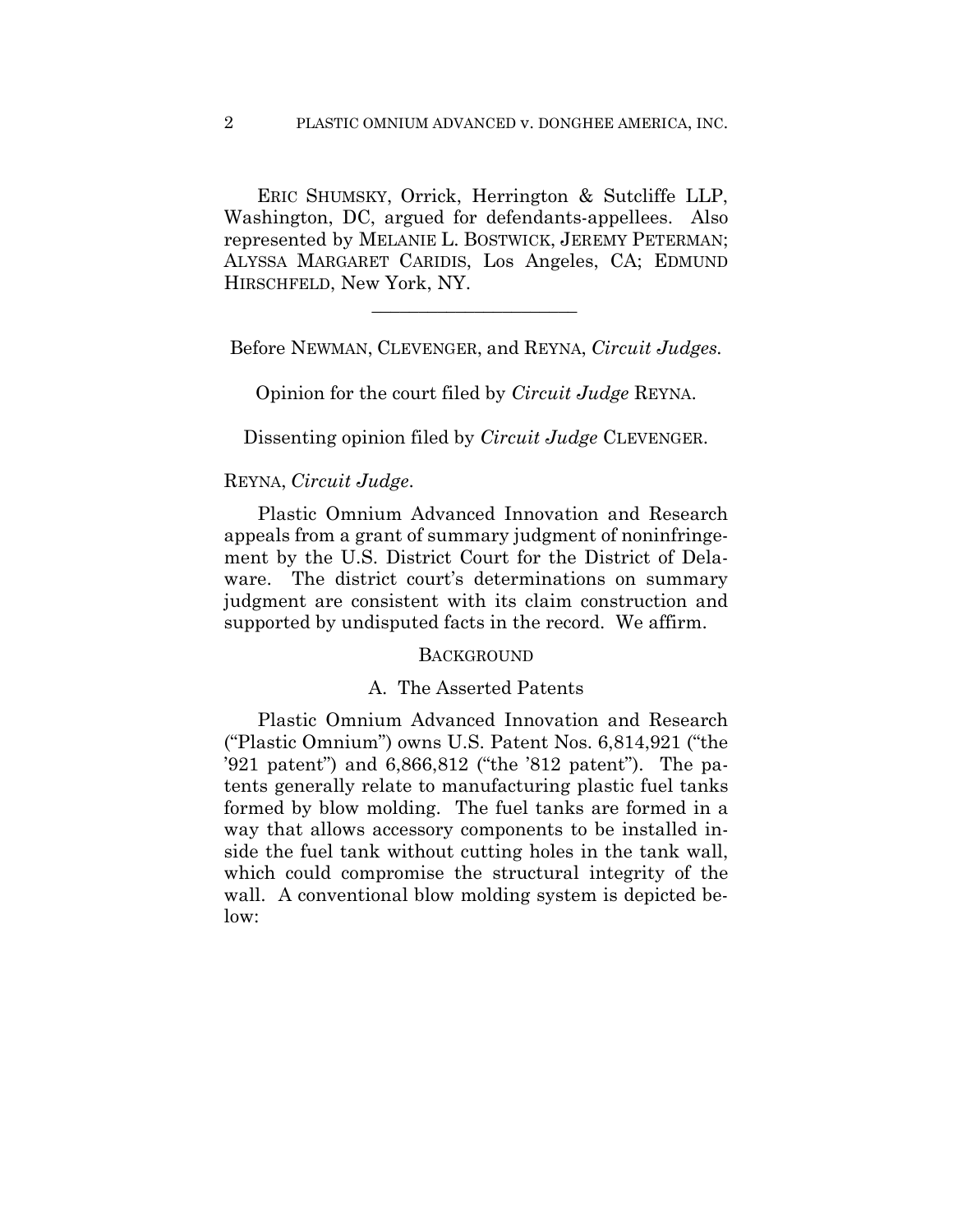

J.A. 3482 (Appellee's Technology Tutorial). The image shows the general placement and geometry of the extruder head, die, parison, and molding cavity in a conventional blow molding process.

The sole figure (shown below) of the '812 patent is representative of the disclosed system and depicts a tubular "parison" that is formed using an extrusion head (component 2) and circular die mounted on the extrusion head. As the parison exits the extrusion head, a blade (component 3) located at the exit of the die splits the parison.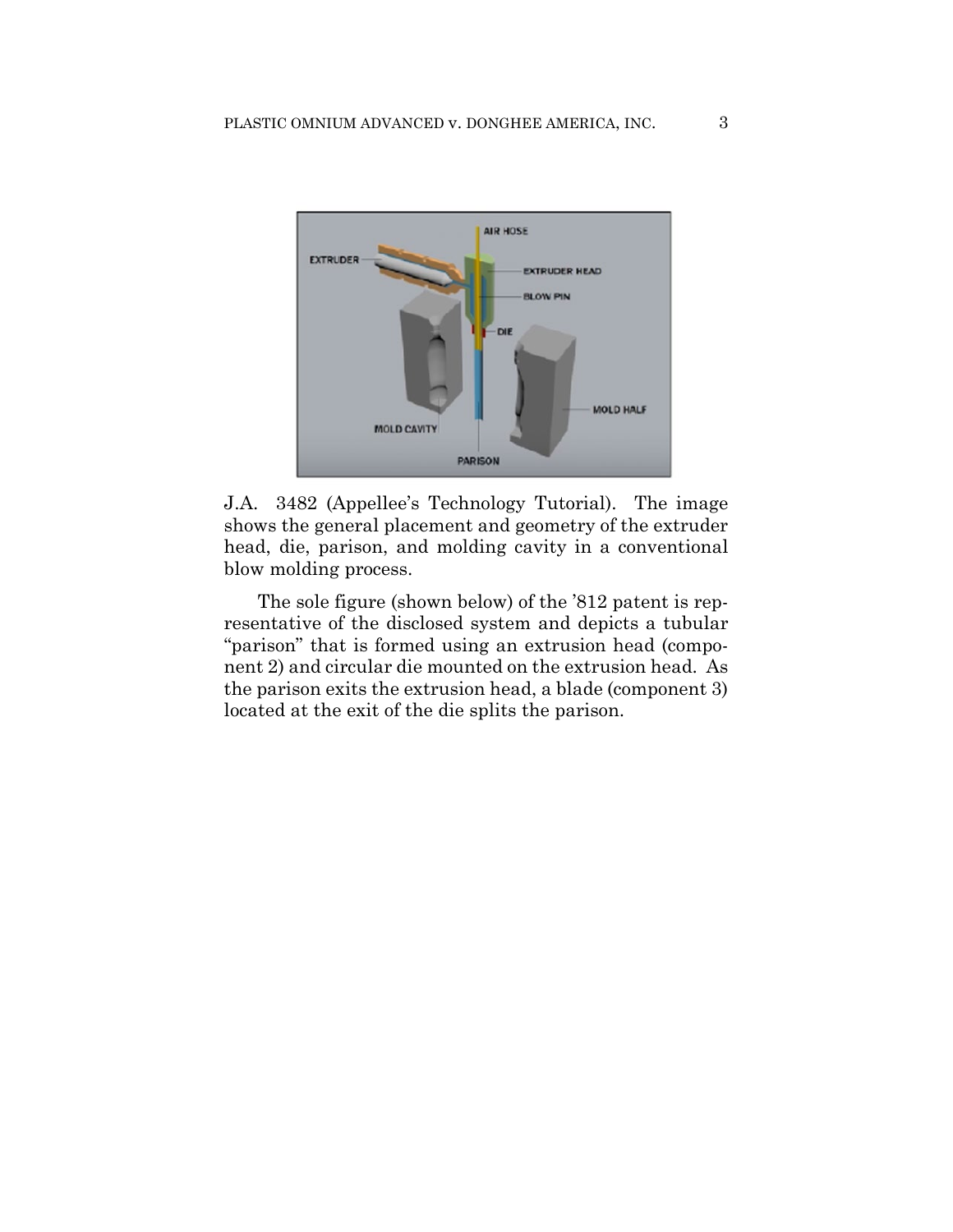

'812 patent Fig. 1, col. 5 ll. 28–30; *see also* '921 patent col. 5 l. 25.

Claim 1 of the '921 patent recites the following, including the disputed "extruded parison" limitation:

1. A process for manufacturing plastic hollow bodies from two shells formed by molding, which are joined together, at least one shell being produced by compression-molding a portion of a plastic sheet between a mold and a punch and by the remaining portion of the sheet being blow-molded in the region not compression-molded, characterized in that it is applied to the manufacture of a fuel tank and in the sheet is obtained in the same manufacturing line as the shell which will be produced from this sheet, by the *cutting and opening an extruded parison of closed cross section*.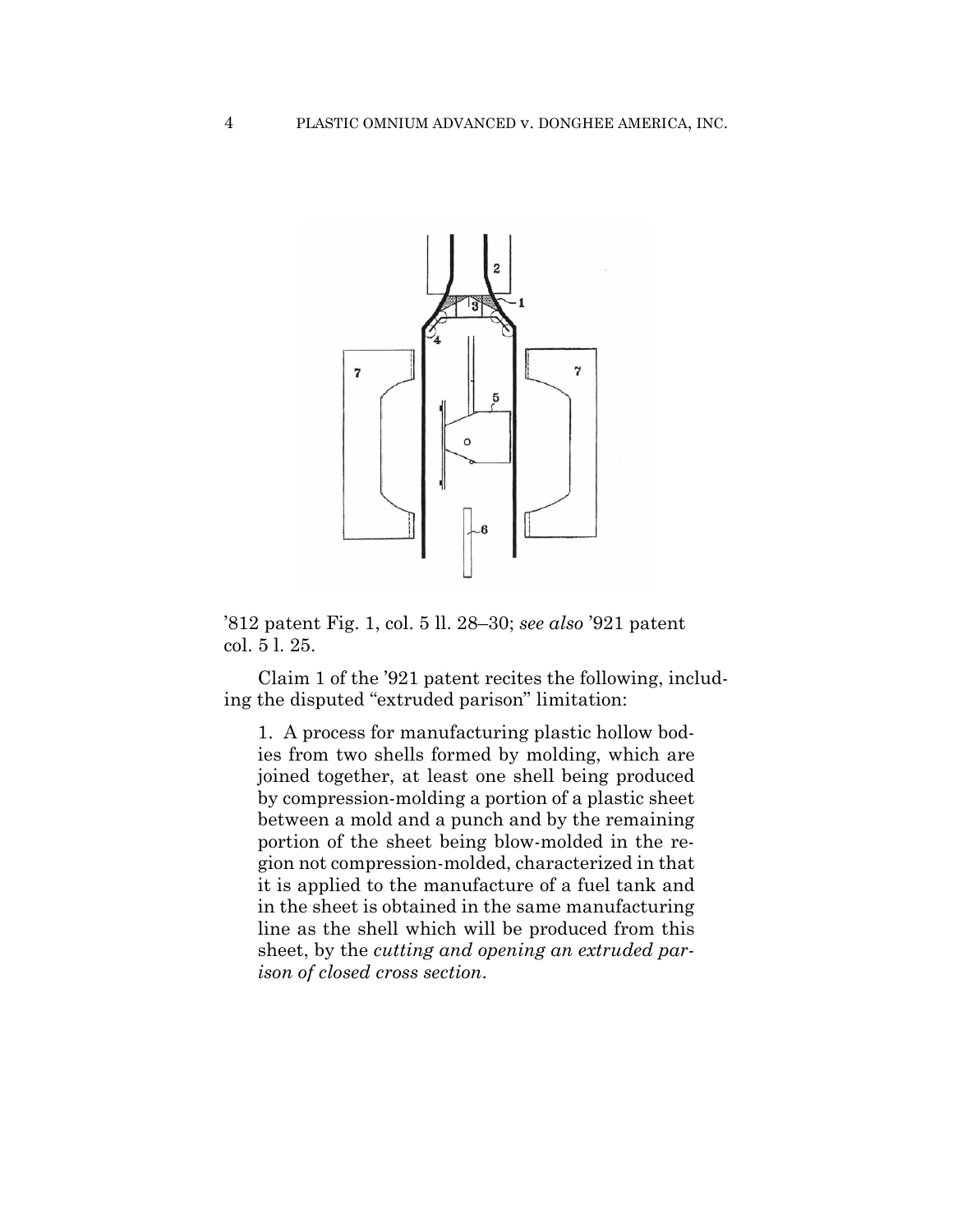'921 patent col. 5 l. 44–col. 6 l. 6 (emphasis added to disputed term). Claim 32 of the '812 patent includes a similar disputed term: "extruding a parison."

## B. District Court Proceedings

On March 23, 2016, Plastic Omnium filed suit against Donghee America, Inc., and Donghee Alabama, LLC (collectively "Donghee") in the District of Delaware, asserting infringement of several patents. The '921 and '812 patents were among the eight patents in Plastic Omnium's amended complaint. After claim construction, Donghee moved for summary judgment of noninfringement as to the asserted claims of the '921 and '812 patents and on other bases not at issue in this appeal. On May 22, 2018, the district court granted Donghee's summary judgment motion. The district court entered final judgment on June 11, 2018.

#### 1. Claim Construction

During claim construction, the parties disputed the meaning of the term "parison." *Plastic Omnium Advanced Innovation & Research v. Donghee Am., Inc.*, No. 16-CV-187, 2017 WL 5125725, at \*3–4 (D. Del. Nov. 6, 2017) ("*Claim Construction Order*"). Donghee argued that it should be given its plain and ordinary meaning of "hollow plastic tube exiting the die of an extrusion head." *Id.* at \*3. Plastic Omnium argued that the patentee had acted as its own lexicographer and that "the '921 and '812 patents do not use the term 'parison' [in] its conventional, plain and ordinary meaning." *Id.* The district court agreed with Plastic Omnium and reasoned that "the patents specify that the 'parison' is cut in two as it leaves the die at the end of the extrusion head" and so "this 'parison' cannot be strictly limited to a fully-formed tubular structure existing in its entirety outside the extrusion head/die." *Id*. at \*4. It recognized that "the principal disagreements between the parties [were] identifying the point at which the molten plastic within the extrusion head becomes a 'parison,' and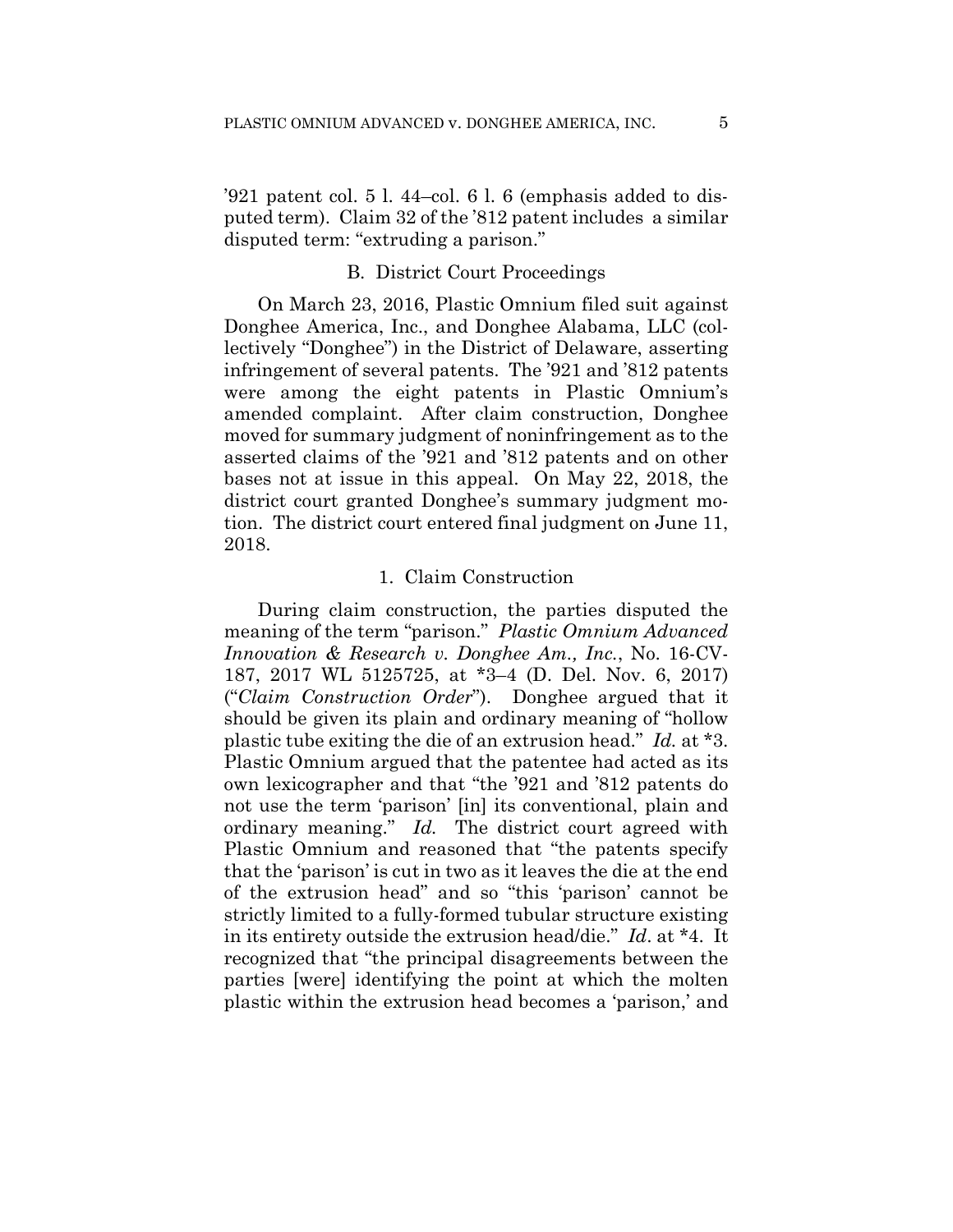identifying the location of the die." *Id.* The district court rejected Plastic Omnium's contention that the "claimed process includes the splitting of molten plastic within the extrusion head/die" based on its determination that neither specification discloses "splitting of the tubular preform at any stage earlier than right as the previously tubular structure leaves the die/extrusion head." *Id.* (internal quotations omitted). The district court also clarified that "the 'extruded parison' terms should not include molten plastic (or a tubular preform) present inside the die/extrusion head and that the ""die' is located at the 'extrusion head" s 'lowest point,'" rejecting Plastic Omnium's contention that the "die" could be located anywhere. *Id.* at \*4, \*4 n.4 (quoting '921 patent col. 3 ll. 4–5; '812 patent col. 2 ll. 37–38). Accordingly, the district court construed "parison" as "referring to a plastic tube with a closed cross section that is shaped by—and has reached the end of—a die and is split either immediately upon exiting the die or at some point thereafter." *Id.* at \*4. Building upon that construction, the district court construed "extruded parison of closed cross section" and "extruding a [multilayered] parison" as "a tubular preform with a closed cross-section that has been forced through a die and is cut or split as it exits the die or at some time thereafter" and "a [multilayered] tubular preform with a closed cross-section that has been forced through a die and is cut or split as it exits the die or at some time thereafter," respectively. *Id.* at \*8 (alterations in original).

#### 2. Summary Judgment

Donghee moved for summary judgment of noninfringement of five asserted patents, including the '921 and '812 patents involved in this appeal.1 Donghee argued that its

1

<sup>1</sup> This appeal also included U.S. Patent Nos. 7,166,253 and 9,399,327. Plastic Omnium filed a Motion to Withdraw those patents from this appeal which we grant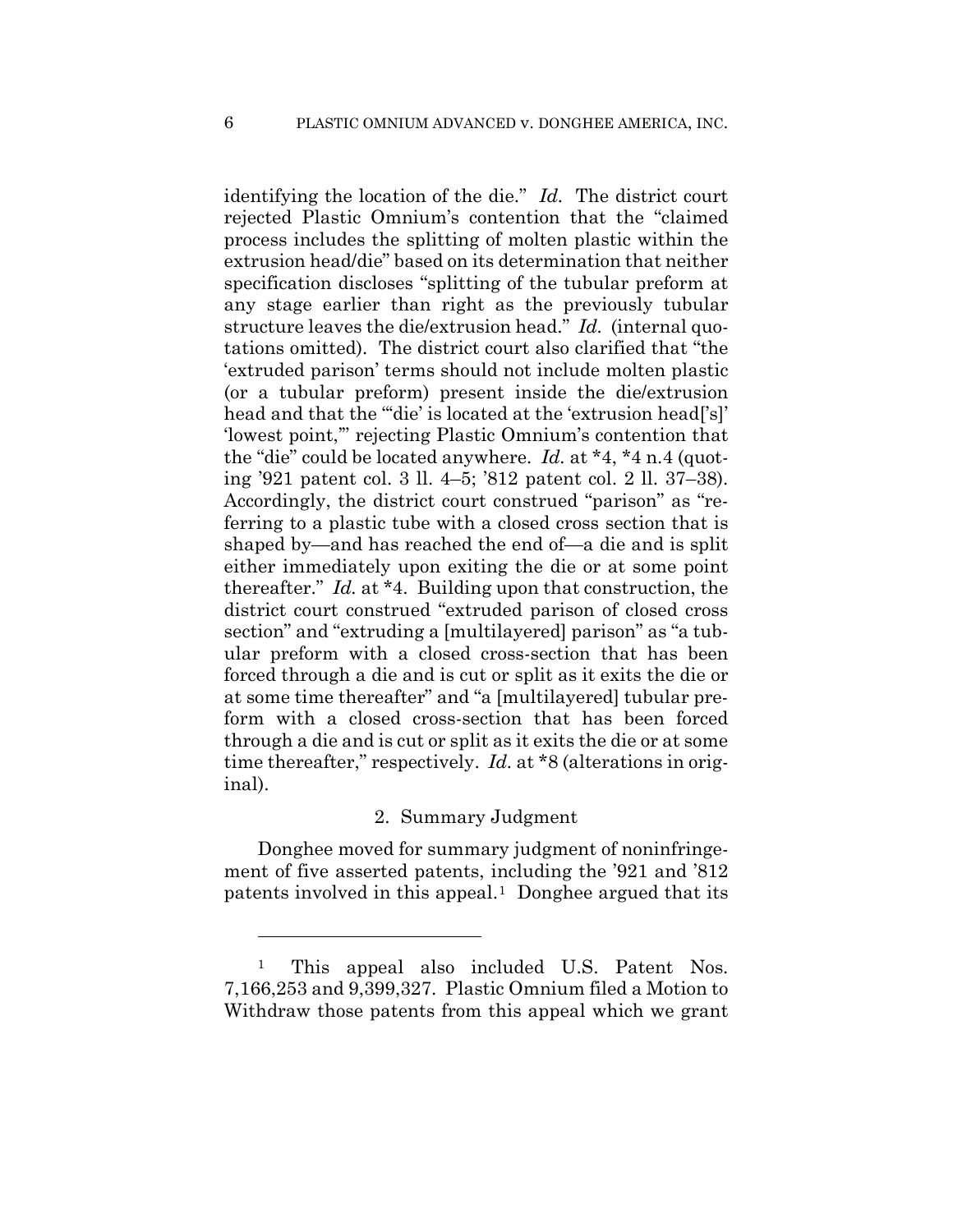accused product does not infringe the asserted claims of the '921 and '812 patents because it "does not extrude a parison." *Plastic Omnium Advanced Innovation & Research v. Donghee Am., Inc.*, 387 F. Supp. 3d 404, 416–17 (D. Del. 2018) ("*Summary Judgment Order*"). Relying on its claim construction of the "parison" terms, the district court granted summary judgment of noninfringement. *Id.*

As to literal infringement, the district court recognized that there was no dispute that Donghee's "'manufacturing process begins by forcing plastic through a circular coextrusion head, and then feeding the plastic that exits the coextrusion head into a separate piece of equipment, referred to as a flat die tool,' and that once inside 'the flat die, the molten plastic is cut into two streams of plastic which are extruded as two sheets.'" *Id.* at 416 (citing Donghee's brief in support of its motion for summary judgment and Plastic Omnium's brief in opposition). Turning to its claim construction holdings, the district court reiterated its determinations that (1) "parison" was not limited to a fully formed tubular structure that exists entirely outside of the extrusion head/die, i.e., the "parison" may be cut as it exits the die at the end of the extrusion head; (2) the tubular preform cannot be split at any stage prior to its exit of the extrusion head/die such that molten plastic or a tubular preform present inside the extrusion head/die is excluded from the claim scope; and (3) the die must be located at the extrusion head's lowest point. *Id.* (citing *Claim Construction Order*, 2017 WL 5125725, at \*4).

According to the district court, "[b]ecause the *splitting does not occur 'at any stage earlier than right as the previously tubular structure leaves the die/extrusion head*,' the claim construction makes clear that whether the extrusion equipment consists of a single combined extrusion head

1

<sup>(</sup>*see* Conclusion) and therefore do not address those patents in the Background.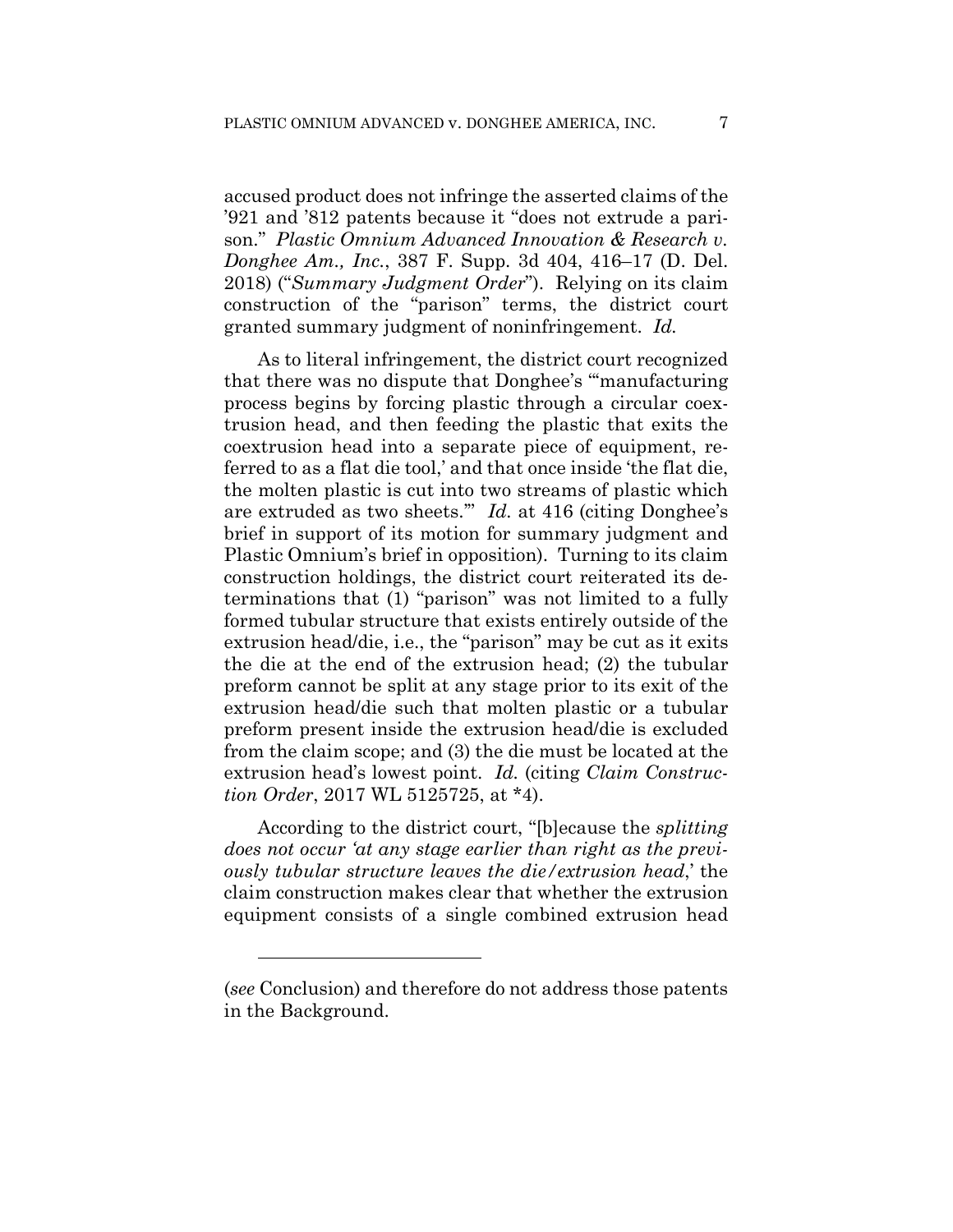with a die or a more complex extrusion head with a separate attached die, the *splitting of the molten plastic must not occur inside any of the extrusion head/die equipment*." *Id.* (internal citation omitted and emphases added). Quoting Plastic Omnium's brief in opposition of summary judgment, the district court found that there was no genuine dispute of material fact that Donghee's accused product does not literally infringe because "for the accused product, it is undisputed that '[t]he extruded plastic parison is [ ] cut in a separate "flat die" tool after it leaves Donghee's coextrusion die.'" *Id.* (omissions and alterations in original).

The district court also concluded that Donghee's accused product did not infringe under the doctrine of equivalents. According to the district court, "a reasonable jury could not find [that the] cutting [of] the parison while it is extruding within extrusion equipment is insubstantially different than [the] cutting [of] the extruded parison outside the extrusion equipment." *Id.* at 417. The district court also pointed to statements by Dr. Osswald, Plastic Omnium's expert, where he acknowledged differences between Donghee's "flat die tool" and the claimed invention. *Id.* (citing J.A. 387; 431).

Plastic Omnium appeals. We have jurisdiction under 28 U.S.C. § 1295(a)(1).

#### **DISCUSSION**

We review a grant of summary judgment under the law of the applicable regional circuit, here the Third Circuit. *ArcelorMittal Atlantique et Lorraine v. AK Steel Corp.*, 908 F.3d 1267, 1273 (Fed. Cir. 2018). The Third Circuit reviews a grant of summary judgment de novo. *Gonzalez v. Sec'y of Dep't of Homeland Sec.*, 678 F.3d 254, 257 (3d Cir. 2012).

Plastic Omnium challenges the district court's grant of summary judgment of no literal infringement and no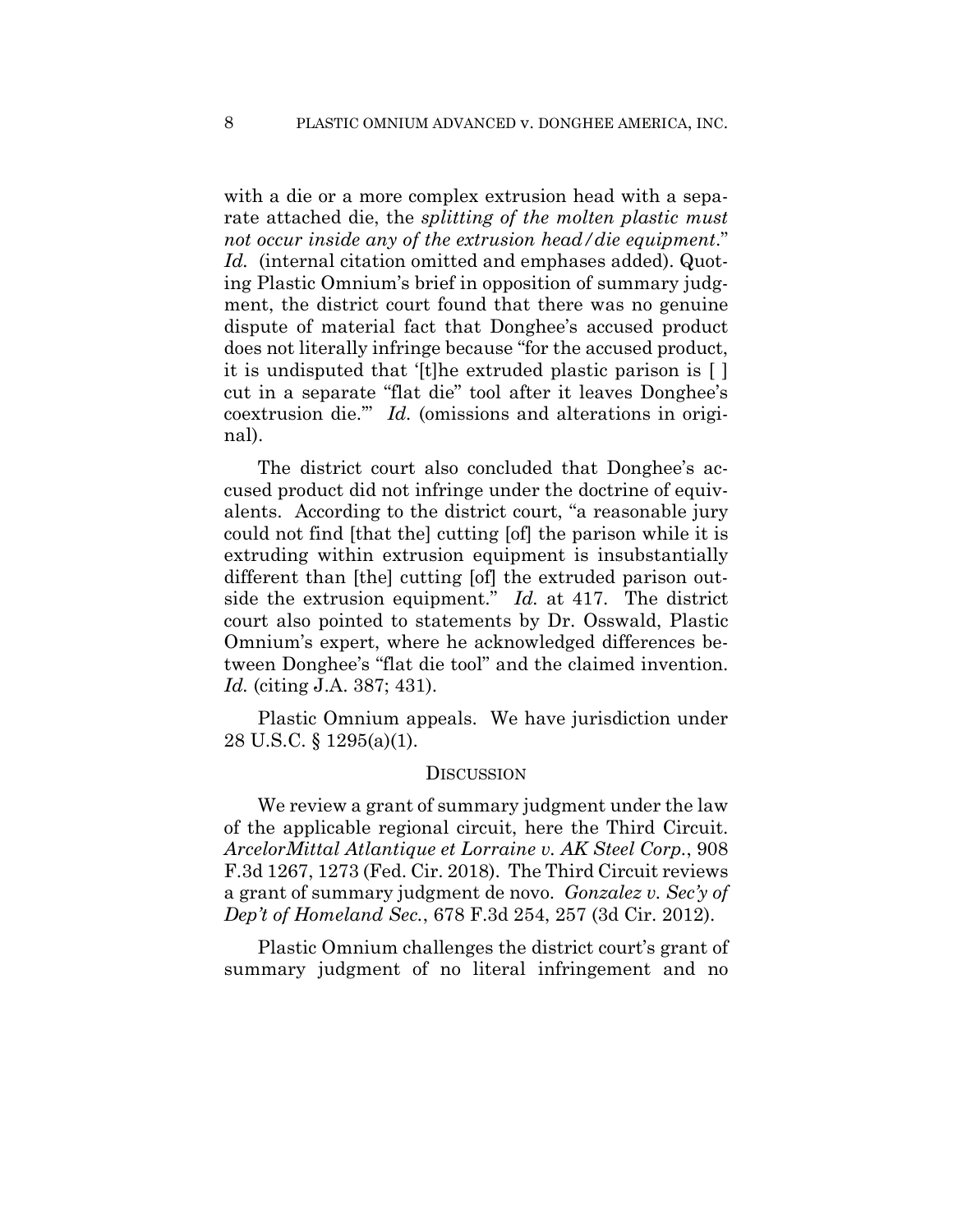infringement under the doctrine of equivalents as to the '921 and '812 patents. We address each argument in turn.

#### A. Literal Infringement

Plastic Omnium argues that the court granted summary judgment based on an erroneous claim construction. Appellant Br. 32. According to Plastic Omnium, the district court's summary judgment improperly imposed a "cutting location requirement." *Id.* at 35. We disagree.

We first note that despite its argument that summary judgment was based on an erroneous claim construction, Plastic Omnium does not dispute the district court's construction of "extruded parison of closed cross section" as "a tubular preform with a closed cross-section that has been forced through a die and is cut or split as it exits the die or at some time thereafter." Nor does it dispute the construction of "extruding a [multilayered] parison" as "a [multilayered] tubular preform with a closed cross-section that has been forced through a die and is cut or split as it exits the die or at some time thereafter." Rather, Plastic Omnium argues that the district court erred by deviating from its claim construction order and requiring "the claimed parison to be cut or split outside of the extrusion equipment." *Id.* We therefore determine whether the correct application of the district court's claim construction excludes the accused Donghee product based on the undisputed facts. We conclude that it does.

Claim 1 of the '921 patent requires "cutting and opening of an *extruded* parison of closed cross section." '921 patent col. 5 l. 44–col. 6 l. 5 (emphasis added). Claim 32 of the '812 patent requires "*extruding* a parison" and then "cutting through said parison so as to form two portions separated by a cut  $\dots$  ." '812 patent col. 7 ll. 14–18 (emphasis added). In construing the "parison" terms, the district court made clear that "extruded parison [] should not include molten plastic (or a tubular preform) [] inside the die [or] extrusion head" and that the "'die' is located at the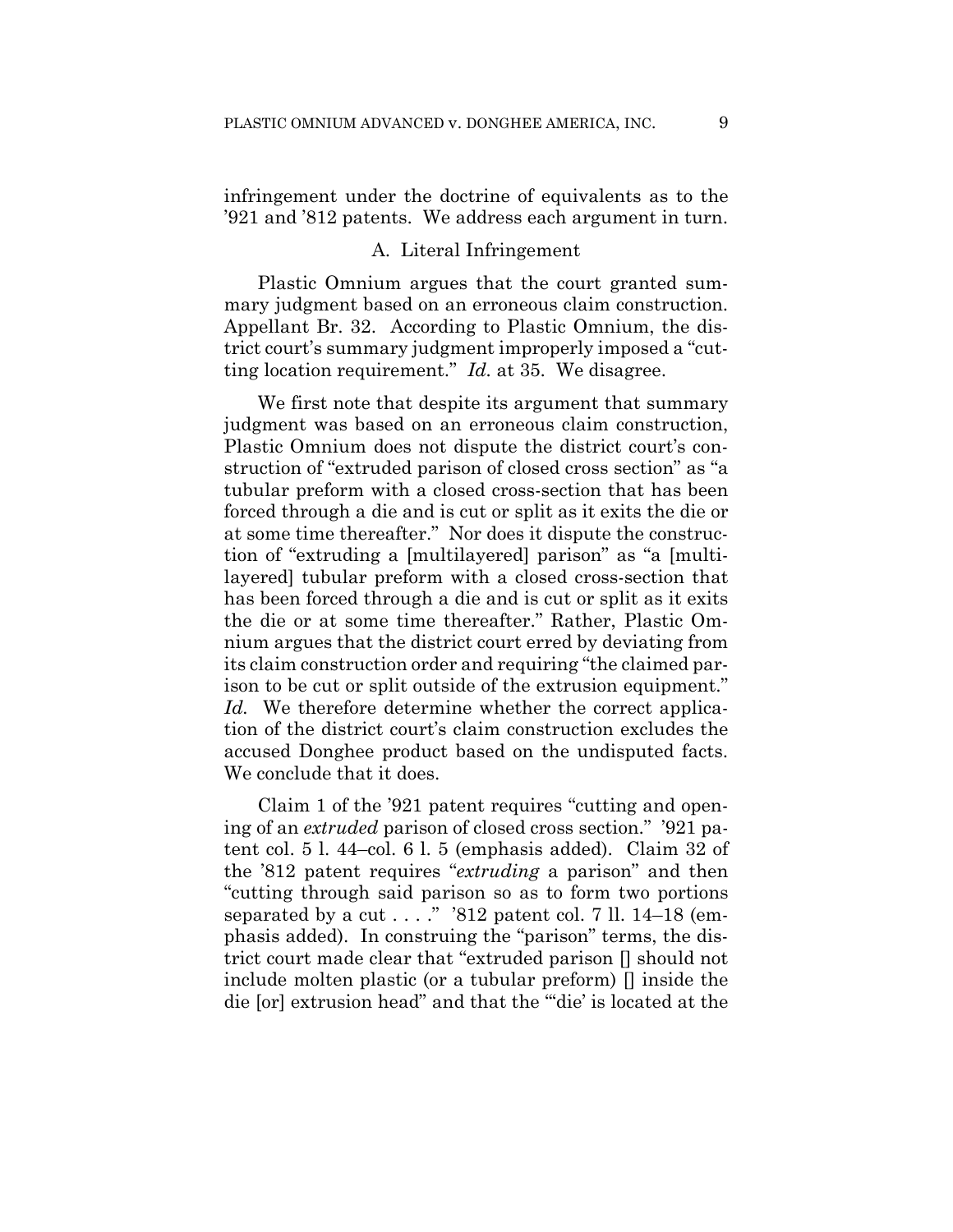'extrusion head['s]' 'lowest point.'" *Claim Construction Order*, 2017 WL 5125725 at \*4, \*4 n.4. Thus, no "*extruded* parison" is formed until a plastic tube, which implies some depth, of a closed cross section passes through and exits the die located at the lowest point of the extrusion head. The district court rejected Plastic Omnium's contention that the claims included splitting plastic inside the extrusion head or die and its contention that the die could be located anywhere in the extrusion equipment. *See id.* at \*4.

The district court's determination on summary judgment is consistent with its Claim Construction Order. The district court first recognized two undisputed facts about Donghee's process: (1) the process begins with forcing plastic into a "coextrusion head" and then feeding the plastic into a separate "flat extrusion die;" and (2) "once inside the flat die, the molten plastic is cut into two streams of plastic which are extruded as two sheets." *Summary Judgment Order*, 387 F. Supp. 3d at 416–17 (internal quotations omitted). In view of its Claim Construction Order, the district court determined that regardless of Plastic Omnium's argument that the "coextrusion head" was itself a "die," the claim construction "makes clear" that "the *splitting of the molten plastic must not occur inside any* of the extrusion head/die equipment." *Id.* (emphasis added). In other words, the claims require that the extruded parison is split after passing through the extrusion head and die.

It is undisputed that Donghee's accused product is manufactured by a process where two separate plastic sheets are extruded from the die located at the lowest point of the extrusion head using what is referred to as a "flat die system." Appellant Br. 40 (citing J.A. 710–11, 736–38, 784); *see also id.* at 19–20. The flat die does not produce an extruded parison as required by the claims, but two separate plastic sheets, which are not cut at the point of exiting the die or thereafter. Instead, in the accused system, molten plastic is injected directly from the extrusion head into the die mounted directly on the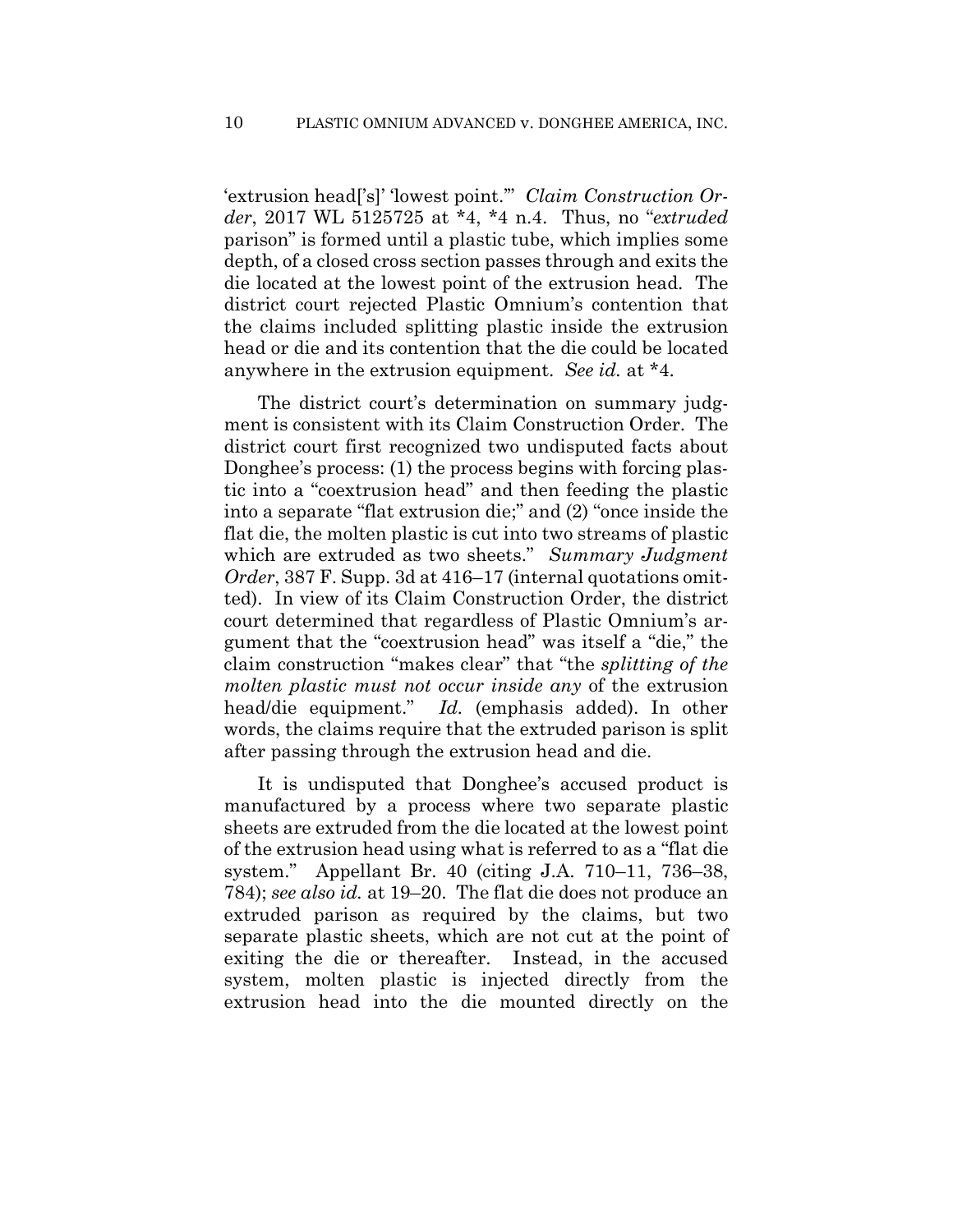

y the sa ne

extrusion head where it is split into two sheets and formed in the die as shown in the images below.

#### J.A. 451.

As seen in the images, Donghee's own product literature refers to the plastic entering the flat die tool as a "parison." But the district court correctly determined in its claim construction—accepting Plastic Omnium's arguments—that the patentee gave the term "parison" a special definition, and the patents "do not use the term 'parison' [in] its conventional, plain and ordinary meaning." *Claim Construction Order*, 2017 WL 5125725, at \*4. Thus, the patentee's definition of "parison" in the specification and as construed by the court—not Donghee's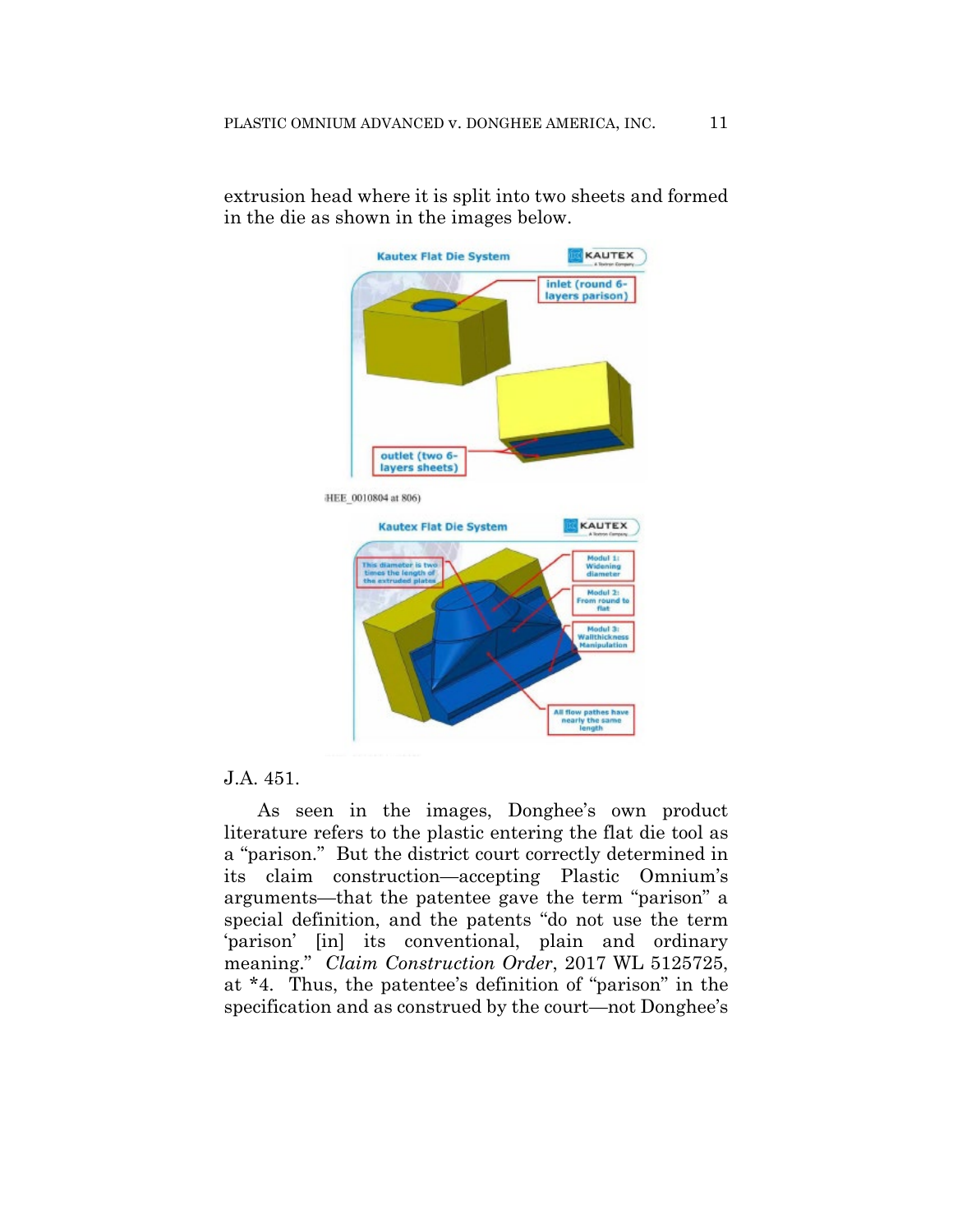product literature—controls whether the accused product falls withing the scope of the claim. *See Martek Biosciences Corp. v. Nutrinova, Inc.*, 579 F.3d 1363, 1380 (Fed. Cir. 2009); *see also Phillips v. AWH Corp.*, 415 F.3d 1303, 1316 (Fed. Cir. 2005) (en banc) ("[O]ur cases recognize that the specification may reveal a special definition given to a claim term by the patentee that differs from the meaning it would otherwise possess. In such cases, the inventor's lexicography governs."). Thus, despite the fact that Donghee's product literature uses the term "parison" to refer to plastic at the inlet of the flat die, it does not depict that an "extruded parison" as defined by the patentee acting as its own lexicographer and construed by the district court has formed at that point. Donghee's product literature does not show a tubular structure as required by the Claim Construction Order. And as noted above, it is undisputed that the plastic passing into the flat die is molten, which the Claim Construction Order specifically excludes.

Plastic Omnium argues that the district court's quotation of its brief in opposition to summary judgment shows that the district court concluded that there was no dispute that an "extruded plastic parison" exits Donghee's "coextrusion die." *See, e.g.*, Appellant Br. 38; Oral Argument at 3:55–4:31, available at *http://www.cafc.uscourts.gov/oral-argument-recordings* (citing J.A. 20). This argument is contrary to the record because, at oral argument, Donghee disputed Plastic Omnium's contention. *See* Oral Argument at 45:56–47:09. The district court recognized that the heart of the dispute was whether a parison is extruded at all: "Donghee argues that the accused product does not infringe the Parison Claims because it *does not extrude a parison.*" *Summary Judgment Order*, 387 F. Supp. 3d at 416 (footnote removed) (emphasis added). The district court further characterized "the parties' dispute [as] center[ing] on whether (1) the first piece of equipment, the 'coextrusion head,' is or has a die,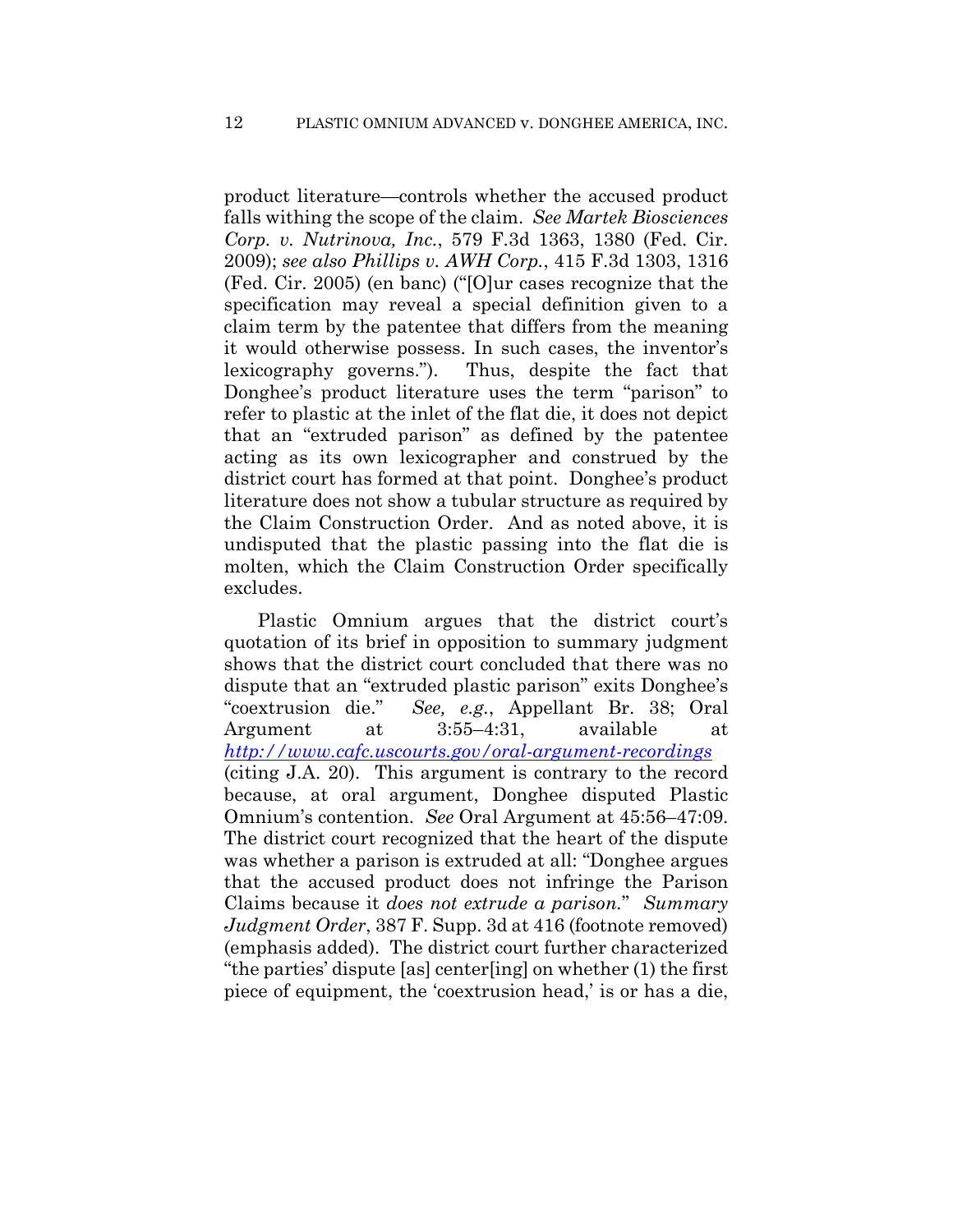and (2) the extruded parison may continue to be located in the second piece of equipement, the 'flat die,' and still be held to infringe." *Id.* (internal citations removed). Further, the district court's Claim Construction Order also recognized that "the principal disagreements between the parties seem to be identifying the point at which the molten plastic within the extrusion head becomes a 'parison,' and identifying the location of the die." *Claim Construction Order*, 2017 WL 5125725, at \*4.

We are thus not persuaded by Plastic Omnium's contention that the district court's citation and quoation of Plastic Omnium's opposition brief shows that the district court determined that it was undisputed that an "extruded parison" leaves the "coextrusion die." The district court understood that the claims require a parison to be extruded from a die located at the lowest point of the extrusion equipment and that the splitting of the plastic must not occur inside the die. *See Summary Judgment Order*, 387 F. Supp. 3d at 416 ("[T]he claim construction makes clear that whether the extrusion equipment consists of a single combined extrusion head with a die or a more complex extrusion head with a separate attached die, the splitting of the molten plastic must not occur inside *any* of the extrusion head/die equipment." (emphasis added)).

Plastic Omnium's arguments rely heavily on recasting the "coextrusion head" in the accused system as a "coextrusion die," and Plastic Omnium contends that the plastic melt flowing from the extrusion head and directly into the flat die satisfies the extruded parison limitation. Appellant Br. 40. But "extrusion head" and "die" as used in the asserted patents are distinct terms. *E.g.*, '812 patent col. 2 ll. 35–38 (stating "an extruder whose head is terminated by the die"); *id* at col. 2 ll. 46–48 ("In accordance with the process according to the invention, at least one cut is made in the parison leaving the die mounted on the extrusion head."); *id.* col. 5 ll. 23–30 ("The tubular multilayer extrudate (1) . . . leaves the extrusion head (2) and is separated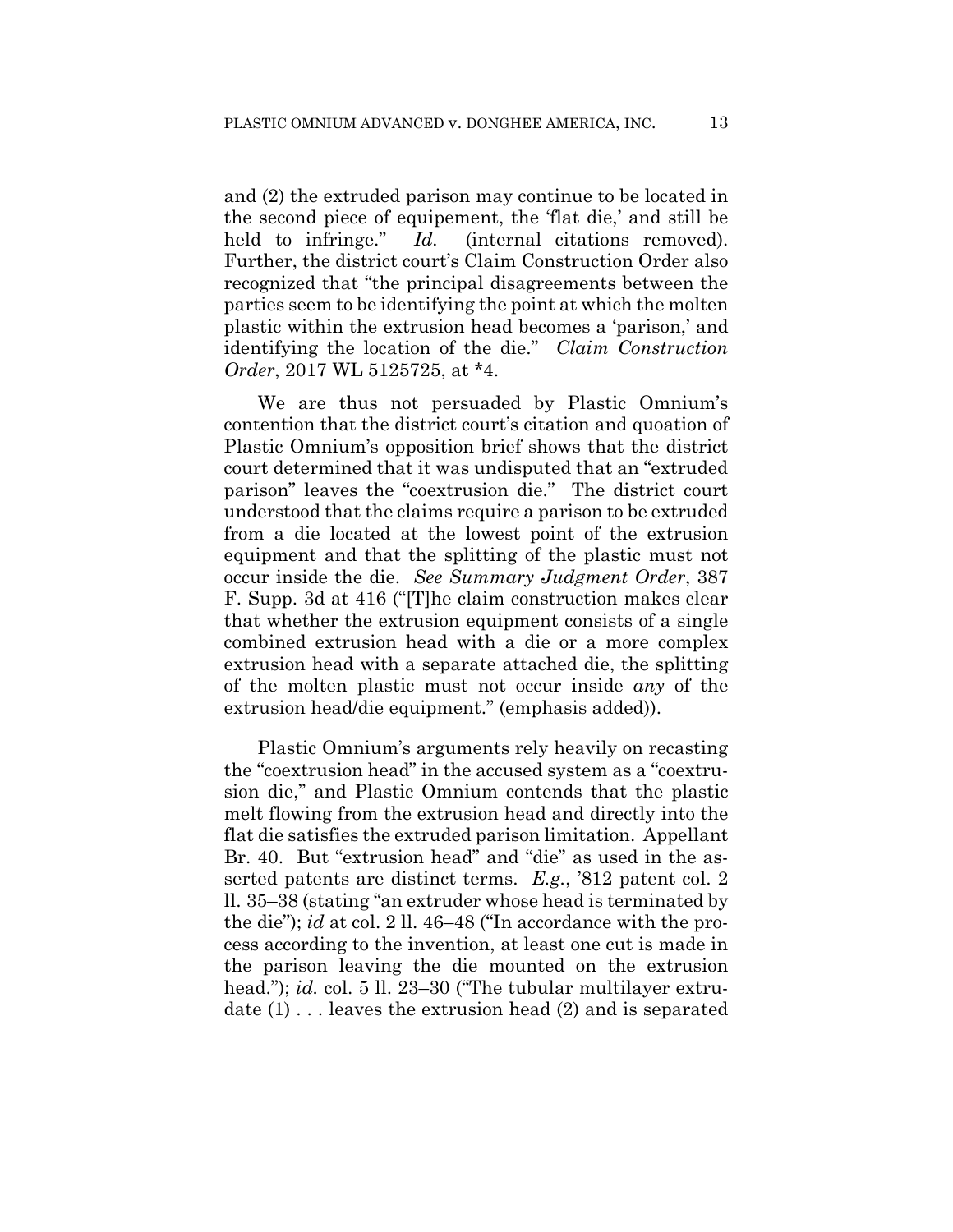into two sheets (1), using two steel blades (3) placed at 180˚ to each other, at the exit of the circular die mounted on the extrusion head (2)."); '921 patent col. 3 ll. 2–5 ("One example is that of a sheet produced by extrusion, in an extruder placed vertically, the extrusion head which includes the die being located at the lowest point."). The court's claim construction order similarly uses "extrusion head" and "die" as distinct terms. *Claim Construction Order*, 2017 WL 5125725, at \*3–4 ("[T]he patents specify that the 'parison' is cut in two as it leaves the die at the end of the extrusion head."). Thus, the claims require that the extrusion head and die are distinct components that the "parison" must pass through before it is split.

Dr. Osswald admitted that the patents disclose that there is "a die mounted on the extrusion head" but still took the position that there is actually no die mounted on "an extrusion head or a co-extrusion die or a co-extrusion head, whatever you want to call it." J.A. 1926 (Osswald Dep. Tr. 151:11–152:15.). He justified the apparent contradiction of his position by asserting that the language of the patents "may just be a poor choice of words." *Id.* He thus cited no contrary evidence and merely speculated that the die is not a separate part mounted on the extrusion head in the patents.

Dr. Osswald also asserted that "*if there's nothing that comes after* [the extrusion head in Donghee's accused product], you extrude a tube or tubular parison." J.A. 1926 (Osswald Dep. Tr. 151:18–20) (emphasis added). Plastic Omnium argues that this testimony demonstrates that the accused product satisfies the extruded parison limitation. It is undisputed, however, that in Donghee's accused product, the "flat die" comes after the extrusion head. *See* J.A. 262 ("Donghee's process utilizes a separate 'flat die tool' that forms two sheets of plastic  $\dots$ ."). The flat die is mounted directly on the extrusion head, and thus no tube or tubular parison is extruded from the extrusion head. That molten plastic may pass through a "spiral mandrel"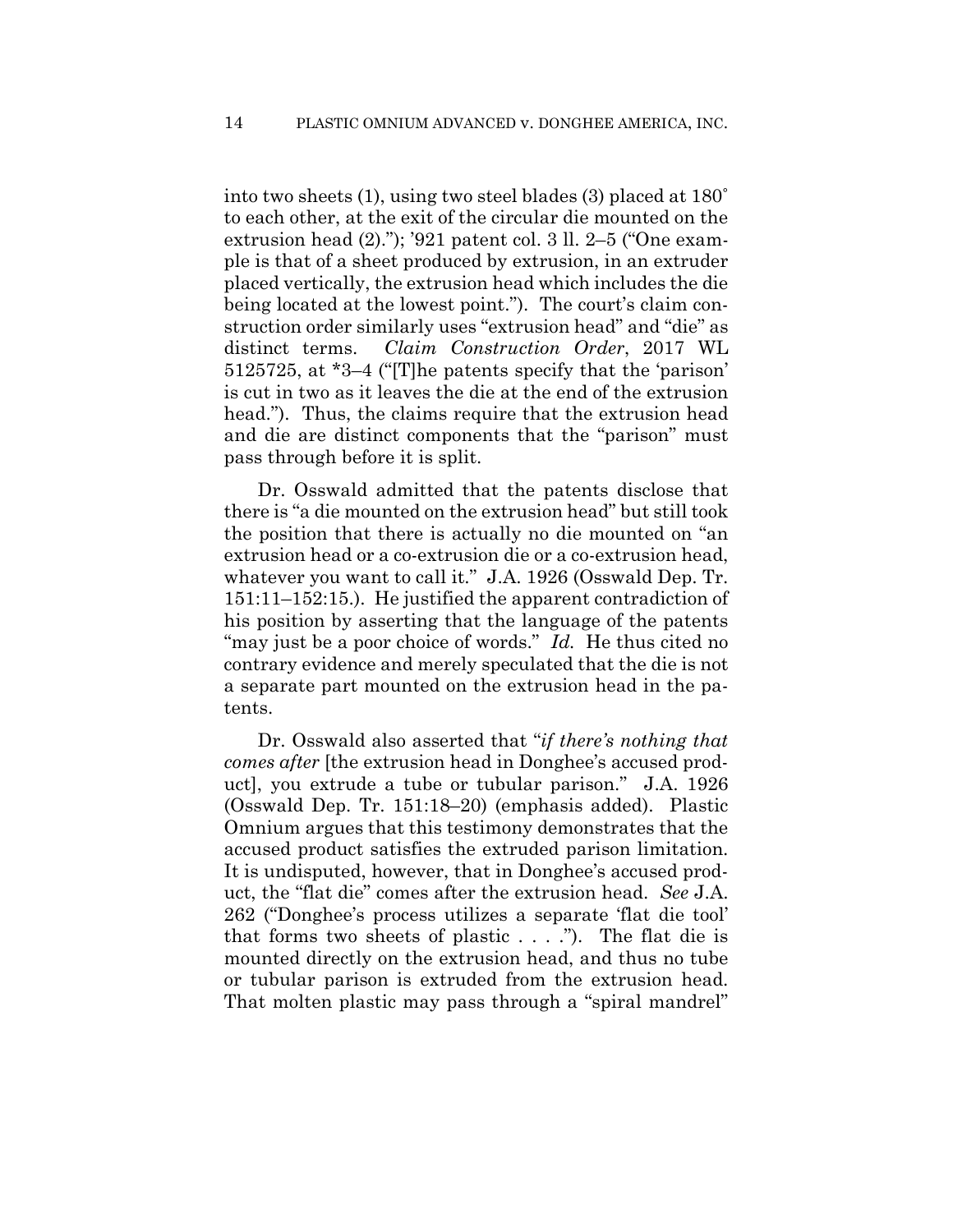in the bottom of the extrusion head as it passes directly into and is split within the flat die is not sufficient. Donghee's system thus does not satisfy the "extruded parison" limitation under the district court's claim construction.

In summary, Donghee's accused product is different from the claimed system. The asserted claims require that a tubular parison is first extruded and cut at the point of extrusion or sometime thereafter. In the accused system, the plastic is split and formed within the die, and what is extruded is two formed plastic sheets, not a parison. Accordingly, we affirm the district court's grant of summary judgment of no literal infringement.

B. Infringement Under the Doctrine of Equivalents

Plastic Omnium argues that the district court erred in granting summary judgment of noninfringement under the doctrine of equivalents by improperly reading in a cutting location requirement and ignoring that the steps in the claimed process and in the accused product are the same no matter where the splitting of the parison occurs. Appellant Br. 41–42.

"A finding of infringement under the doctrine of equivalents requires a showing that the difference between the claimed invention and the accused product or method was insubstantial or that the accused product or method performs the substantially same function in substantially the same way with substantially the same result as each claim limitation of the patented product or method." *AquaTex Indus., Inc. v. Techniche Sols.*, 479 F.3d 1320, 1326 (Fed. Cir. 2007). "The function, way, result inquiry focuses on an examination of the claim and the explanation of it found in the written description of the patent." *Id.* (internal quotations omitted).

While the district court provided little analysis or support as to its determination of no infringement under the doctrine of equivalents, "we review judgments, not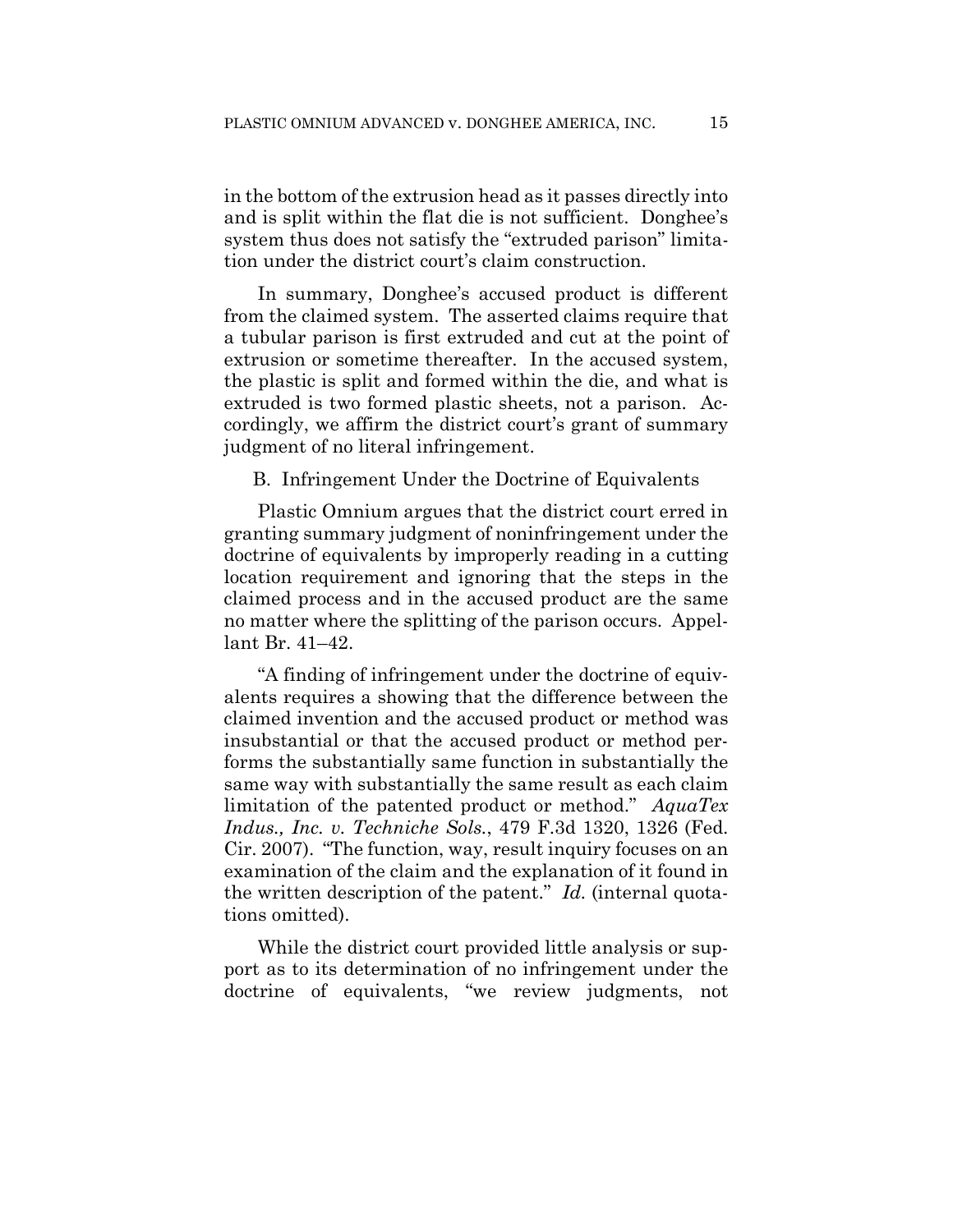opinions." *Bruno Indep. Living Aids, Inc. v. Acorn Mobility Servs., Ltd.*, 394 F.3d 1348, 1354 (Fed. Cir. 2005) (citing *Black v. Cutter Labs.,* 351 U.S. 292, 297 (1956)). We must therefore determine whether the record supports the district court's determination that no reasonable jury could find that Donghee's accused product infringes under the doctrine of equivalents.

The district court's limited citations to the record include a report and testimony from Dr. Osswald admitting that "Donghee's flat die tool may offer improvements (e.g., independent wall thickness manipulation) over the blade and roller cutting system of the Asserted Patents." J.A. 387 ¶ 36; *see also* J.A. 430–31 ("Q: So I believe in your reply report you believe that Donghee's flat die would offer some improvements over cutting -- over other methods of cutting where you maybe have a knife . . . A: Well, I mean, I say it right there. Like, independent wall thickness manipulation. That's one."). Further, Dr. Osswald referred to this ability to control the wall thickness as "an invention" distinct from the asserted patents. J.A. 431.

As such, Dr. Osswald conceded that Donghee's products differed from the patented invention because Donghee's process allowed for the advantageous capability of independent wall thickness manipulation resulting from the way plastic is split. The question is whether Plastic Omnium presented evidence that this conceded advantage is an "insubstantial difference." *AquaTex Indus.,* 479 F.3d at 1328 (quoting *Texas Instruments, Inc. v. Cypress Semiconductor Corp.*, 90 F.3d 1558, 1567 (Fed. Cir. 1996)).

Plastic Omnium's arguments and the patents' written descriptions tout uniform wall thickness as a feature of the patents. In its opening brief, Plastic Omnium states that its inventions "avoid[] the prior 'drawback of having to position two extrusion heads and/or extruders capable of simultaneously producing two flat sheets, the *thickness uniformity and the production uniformity of which are*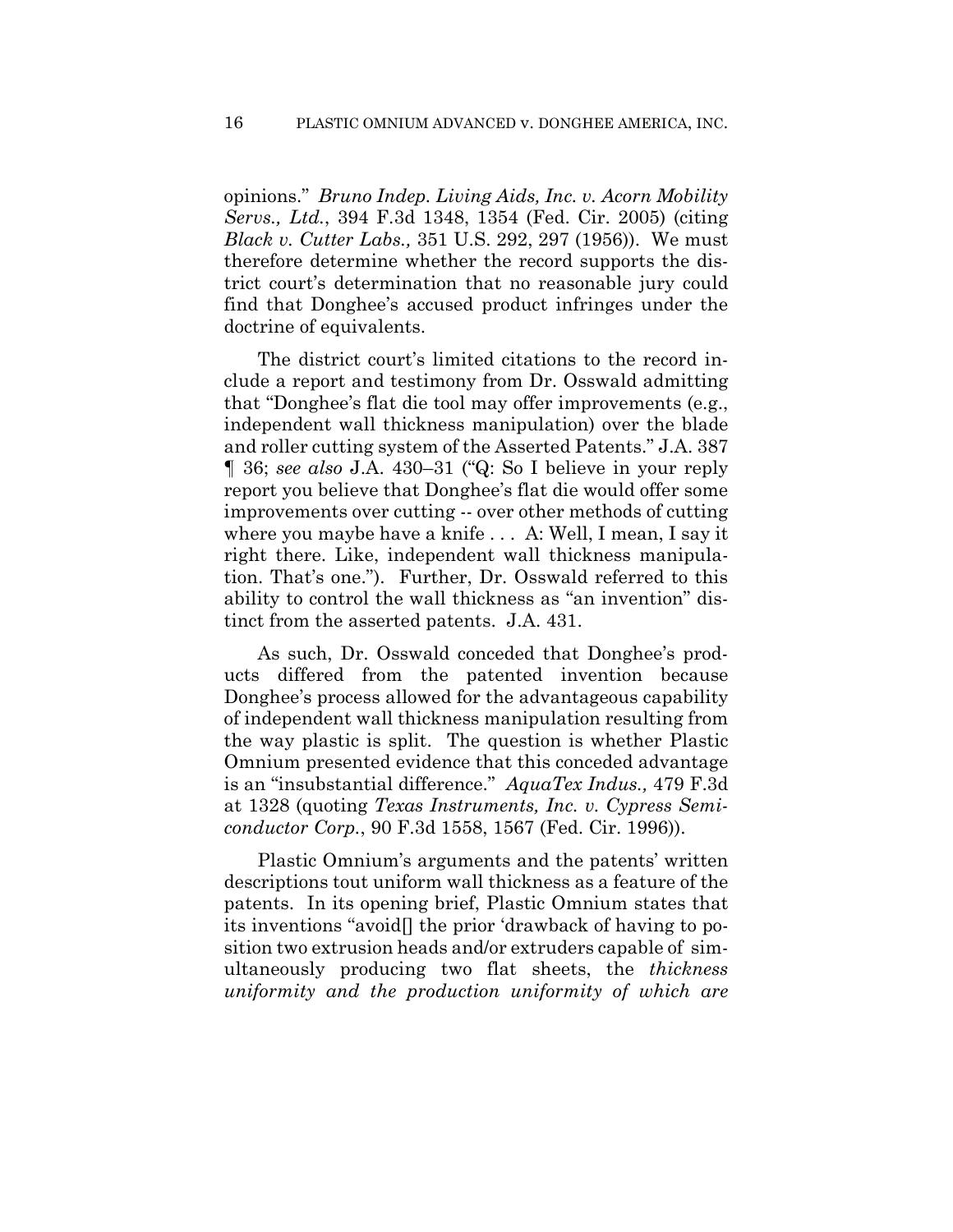*[required to be] constant from one sheet to another* and at any point on each of the sheets.'" Appellant Br. 11 (quoting the '812 patent col. 1 ll. 42–46) (emphasis added). Dr. Osswald conceded that, in contrast, independent wall thickness manipulation is an advantage of the Donghee system. Plastic Omnium failed to present evidence as to why the differences between the touted advantage of uniform wall thickness in the '812 and '921 patents and the capability of independent wall thickness manipulation in the accused product were insubstantial. *See* Appellant Br. 41–42; Appellant Reply Br. 22–23. Plastic Omnium therefore failed to demonstrate a genuine dispute of material fact that would prevent the grant of summary judgment as to the doctrine of equivalents.

#### **CONCLUSION**

The district court's grant of summary judgment of no literal infringement was consistent with its Claim Construction Order based on undisputed differences between the asserted patents and the accused product. The district court's grant of summary judgment of no infringement under the doctrine of equivalents was correct in light of the conceded differences between the claimed process in the asserted patents and process of the accused product. Because we affirm based on the "parison" limitations, we need not reach the issue of whether Plastic Omnium preserved the "preassembled structure" claim construction issue concerning the '812 patent. We grant Plastic Omnium's pending Motion to Withdraw U.S. Patent Nos. 7,166,253 and 9,399,327 (ECF No. 47).

#### **AFFIRMED**

#### COSTS

Each party shall bear its own costs.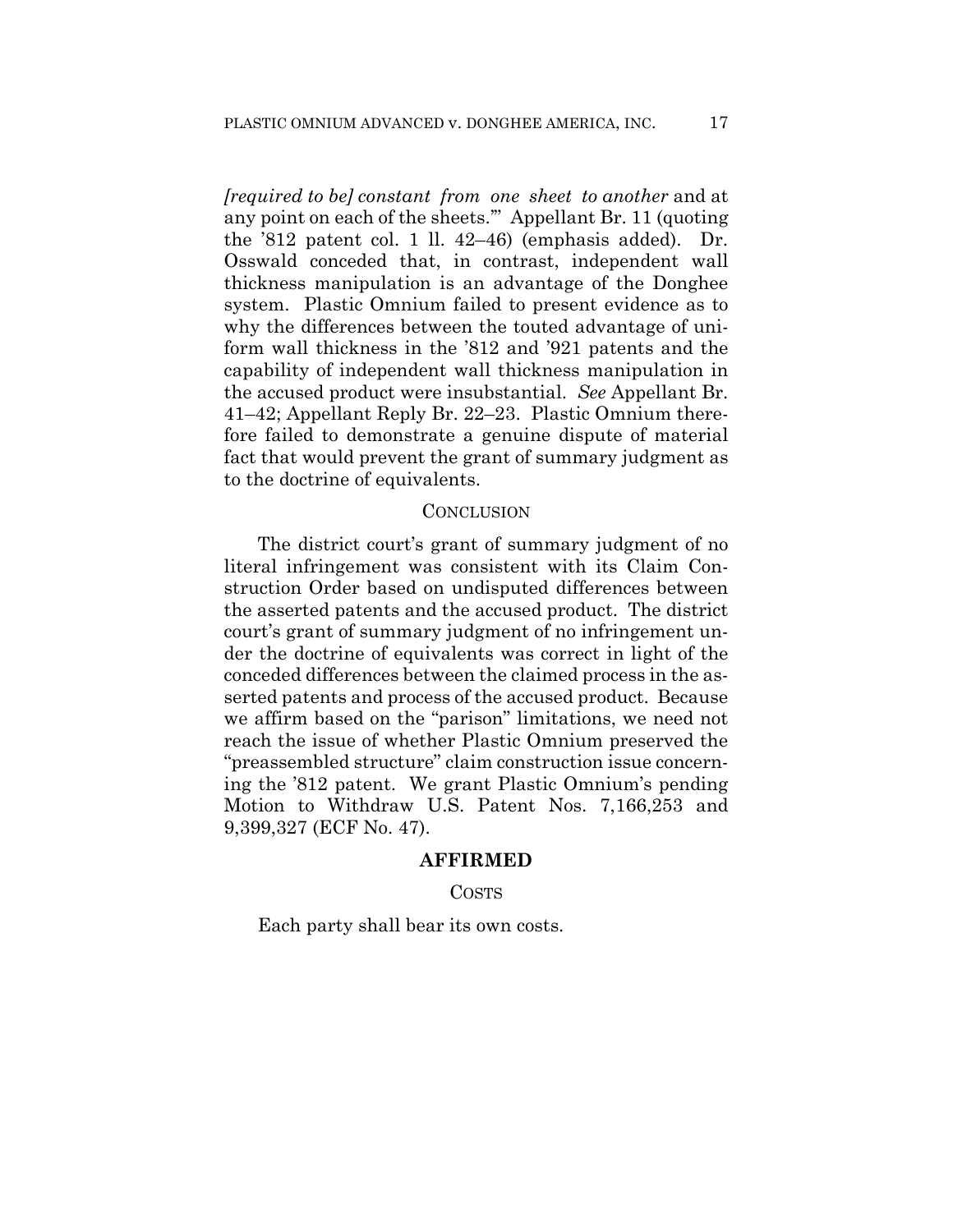# United States Court of Appeals for the Federal Circuit

**\_\_\_\_\_\_\_\_\_\_\_\_\_\_\_\_\_\_\_\_\_\_**

**PLASTIC OMNIUM ADVANCED INNOVATION AND RESEARCH,** *Plaintiff-Appellant*

**v.**

**DONGHEE AMERICA, INC., DONGHEE ALABAMA, LLC,** *Defendants-Appellees*

## 2018-2087 **\_\_\_\_\_\_\_\_\_\_\_\_\_\_\_\_\_\_\_\_\_\_**

**\_\_\_\_\_\_\_\_\_\_\_\_\_\_\_\_\_\_\_\_\_\_**

Appeal from the United States District Court for the District of Delaware in No. 1:16-cv-00187-LPS, Chief Judge Leonard P. Stark.

**\_\_\_\_\_\_\_\_\_\_\_\_\_\_\_\_\_\_\_\_\_\_**

CLEVENGER, *Circuit Judge,* dissenting.

The majority frames the parties' dispute as one focused on the meaning of the term "extruded parison." The majority concludes, as the district court did, that such a dispute cannot preclude summary judgment because the patentee acted as his own lexicographer when he defined the term "extruded parison" in one of the asserted patent specifications. According to the majority, the district court correctly construed the term in accordance with the patentee's definition, and then simply applied that construction to the accused device, which did not include the claimed parison. To both the district court and the majority, the claimed extruded parison cannot exist in Donghee's process because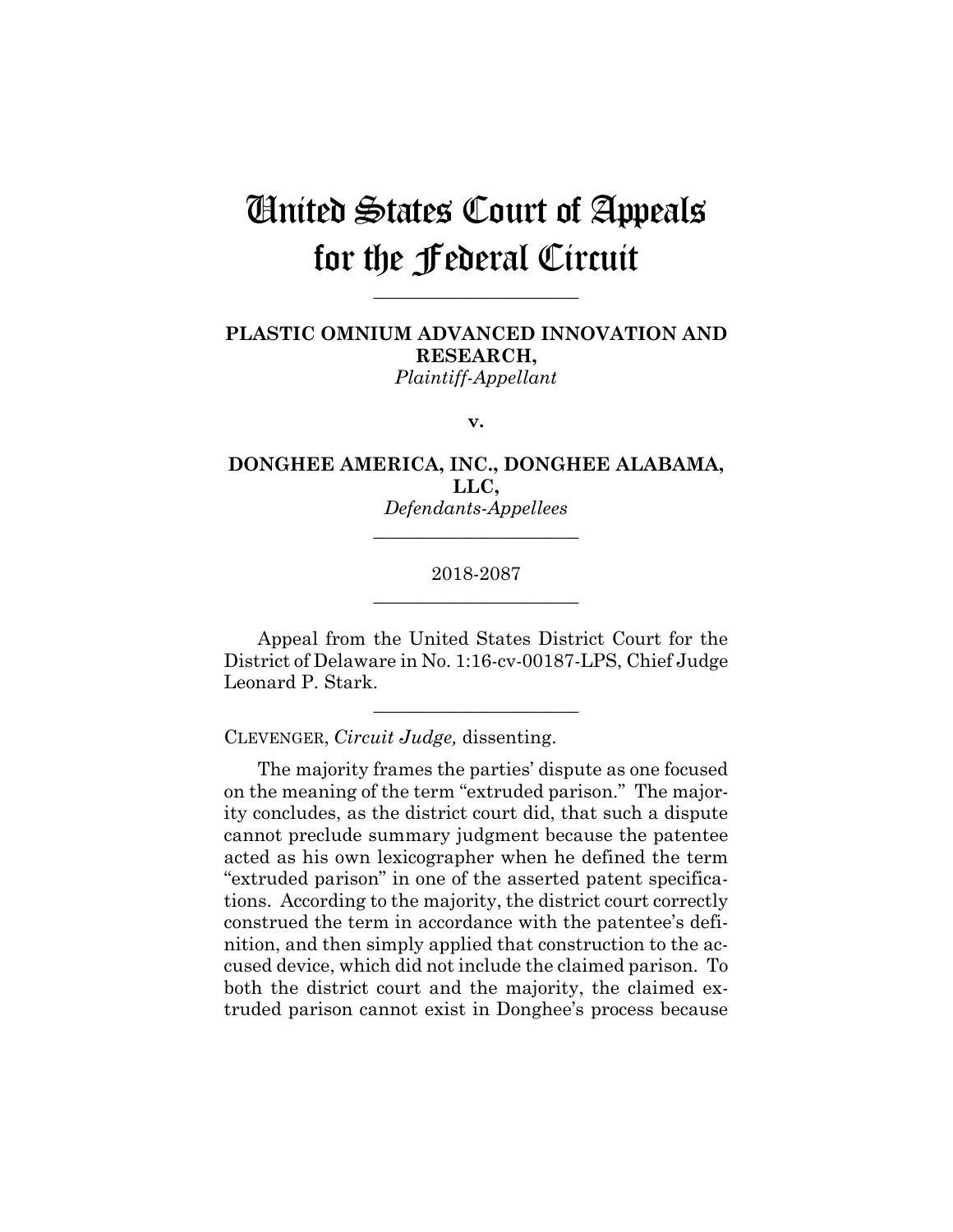the plastic is cut inside of a "die," contravening the district court's construction. But by blessing the district court's analysis, the majority commits the same error. Both rely on Donghee's nomenclature—the fact that its cutting structure is called a "die"—to find no infringement. That analysis elides the key factual dispute: Does Donghee's accused process have more than one die? The real dispute therefore is not over an extruded parison and what it takes to create one—in fact, the parties agree on that front—but is instead over the term "die" and whether Donghee's extrusion head contains one. Plastic Omnium presented sufficient evidence to create a material factual dispute over the structure of Donghee's extrusion head, and I therefore respectfully dissent from the majority's decision.

I

The patents at issue in this case claim an improvement on the standard manufacturing process used to create plastic motor-vehicle fuel tanks. U.S. Patent No. 6,866,812 ("the '812 patent"), Abstract ("Process for manufacturing hollow plastic bodies, especially motor-vehicle fuel tanks."); U.S. Patent No. 6,814,921 ("the '921 patent), Abstract ("Process for manufacturing a plastic fuel tank."). Specifically, claim 1 of the '812 patent discloses in relevant part "[a] process of manufacturing a hollow body for receiving a liquid, comprising the steps of: extruding a parison; cutting through said parison so as to form two portions separated by a cut . . . ." '812 patent, col. 5, ll. 43–47. Claim 1 of the '921 patent similarly recites in relevant part:

A process for manufacturing plastic hollow bodies from two shells formed by molding, which are joined together, at least one shell being produced by compression-molding a portion of a plastic sheet . . . characterized in that it is applied to the manufacture of a fuel tank and in the sheet is obtained in the same manufacturing line as the shell which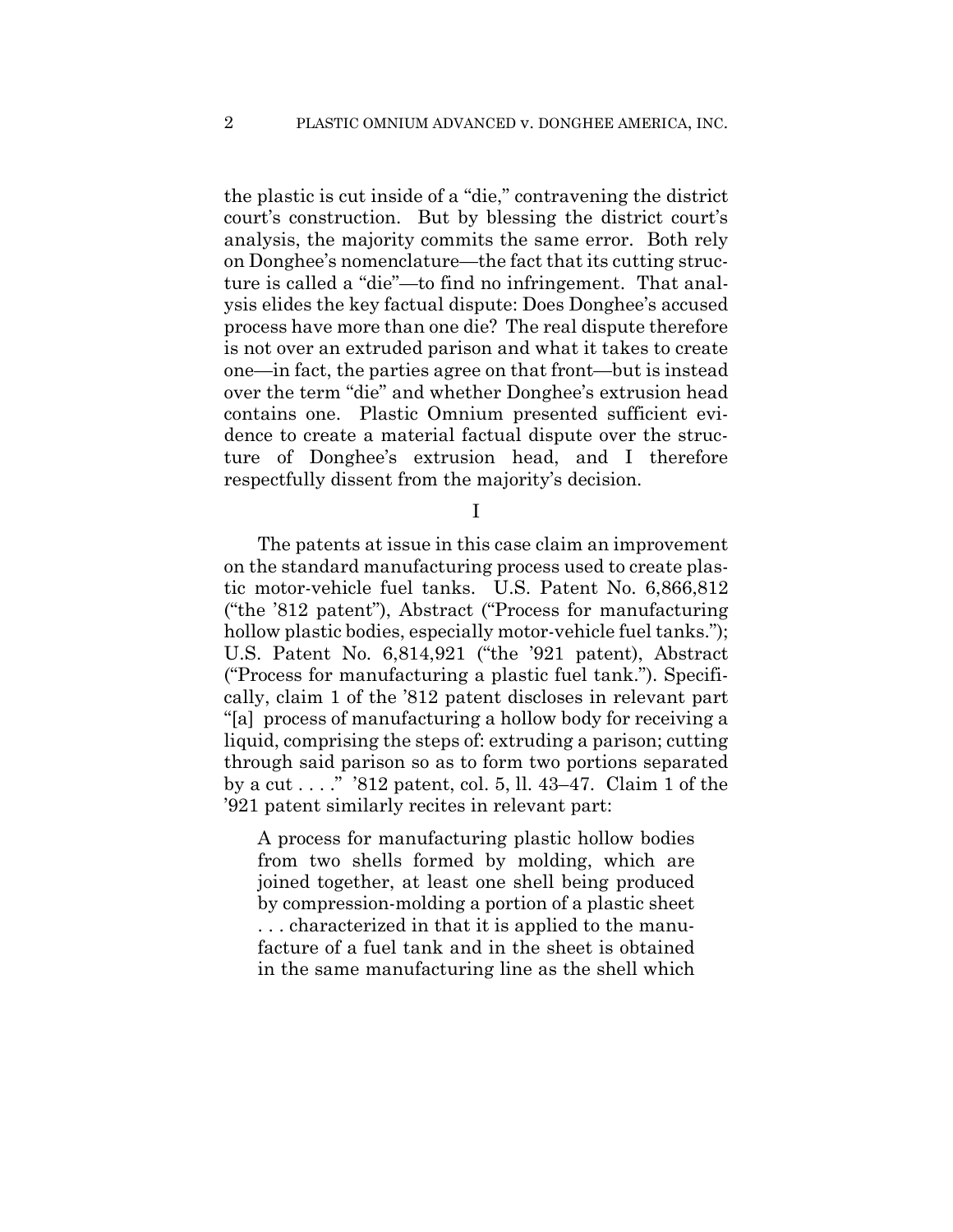will be produced from this sheet, by the cutting and opening an extruded parison of closed cross section.

## '921 patent, col. 5 ll. 44–col. 6 ll. 5.

The patentee defined the term "extruded parison" in the '812 patent as "the product obtained by passing, through a die, a composition of at least one thermoplastic melt homogenized in an extruder whose head is terminated by the die." '812 patent, col. 2, ll. 35–40. In its *Markman*  order, the district court construed "extruded parison" consistent with the '812 patent's definition as "a tubular preform with a closed cross-section that has been forced through a die, and is cut or split as it exits the die or at some time thereafter." J.A. 946. The district court explained further that, while the claimed process could not "include[] the splitting of molten plastic within the extrusion head/die," splitting could occur "right as the previously tubular structure leaves the die/extrusion head." J.A. 948. The district court was never asked to construe the "die" term, but in its *Markman* order, the district court disagreed with Plastic Omnium's argument that the parisoncreating die could be located anywhere within the extrusion head because "[b]oth patents specify that the 'die' is located at the 'extrusion head<sup>['</sup>s] lowest point." J.A. 948 n.4 (quoting '921 patent, col. 3, ll. 4–5).

Besides the location of the die as either "mounted on the extrusion head," "located at the lowest point" of "the extrusion head," '921 patent, col. 3, ll. 4–5, or being what "terminate[s]" the head of the extruder, '812 patent, col. 2, ll. 37–38, the specification is mostly silent on its structure and function. The specifications of both the '921 and '812 patents do, however, describe the die as "circular." '921 patent, col. 3, ll. 4–5.

## II

By the *Markman* hearing, Plastic Omnium was already teeing up its argument that, in addition to Donghee's flat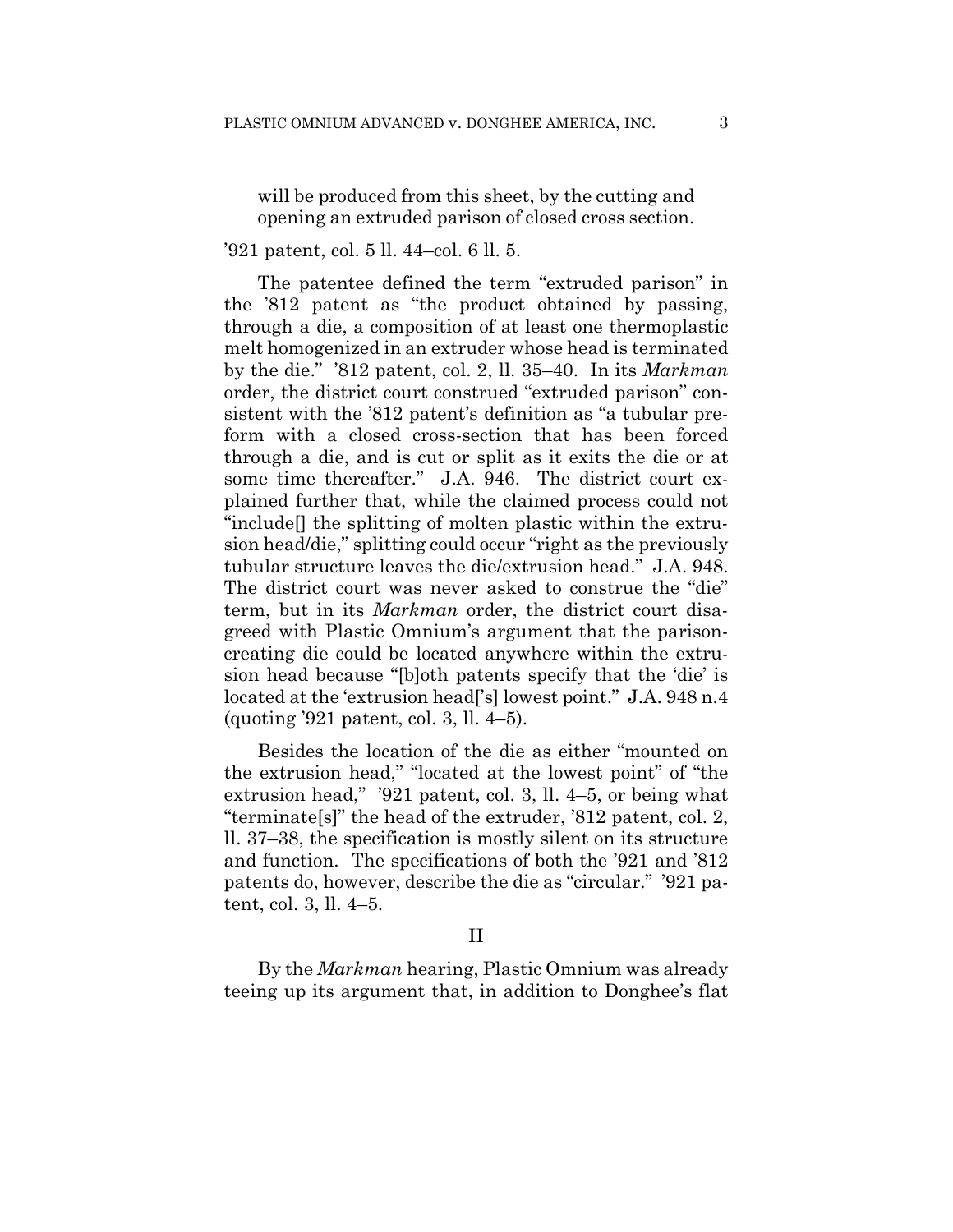die tool, Donghee's process involved another die at the bottom of its extrusion head, or "coextrusion die tool," as Donghee refers to it in its literature. J.A. 711. During the hearing, Plastic Omnium told the district court judge "[i]t probably bears mentioning, I don't know if it was apparent in the briefing what the real dispute is between the parties here, and I think what Donghee may say is they don't have a circular die. I think that's where the dispute is going to be." J.A. 1523.

Then, in its summary judgment briefing, Plastic Omnium supported its argument with its expert report that identified the relevant die at the bottom of Donghee's coextrusion die tool:

The coextrusion die's bottom includes the spiral mandrel and an outer body that surrounds the spiral mandrel, which together define an annular channel through which the extruded materials are forced to obtain the tubular preform. The structure that forms this annular channel, through which the molten material is forced before exiting the bottom of the coextrusion die, is a "die" as that term is used in general and as it is used in the asserted Patents.

J.A. 264. Plastic Omnium's expert made clear that he was not "argu[ing] that some amorphous melt inside of Donghee's extrusion equipment is a parison." J.A. 383. Instead, he was arguing that a parison is the tubular preform created by the die at the bottom of Donghee's coextrusion die tool, which is fed into Donghee's flat die tool, where the extruded parison is cut. *Id.*

Plastic Omnium also pointed the district court to Donghee's own documentation, which stated that the "inlet" to its flat die tool is a "round 6-layers [sic] parison," and that the flat die tool functions to "cut[] . . . the parison in two halves." J.A. 738. Thus, Plastic Omnium's argument all along was that Donghee's flat die tool is essentially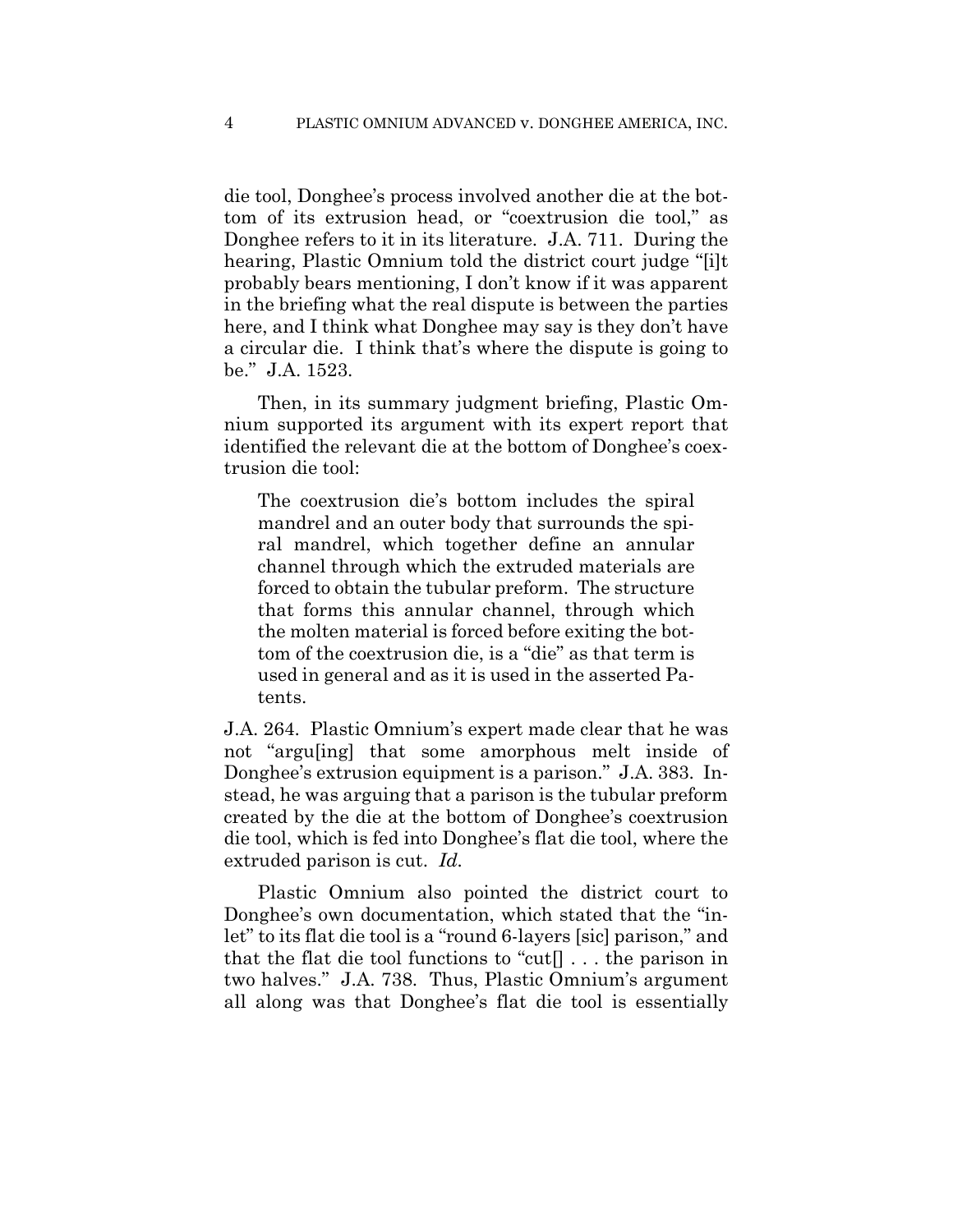irrelevant to the infringement analysis. What mattered, Plastic Omnium explained, was that Donghee's extrusion head included a parison-creating die at its terminus, and therefore "the plastic exiting Donghee's coextrusion die (with the spiral mandrel), and which is fed into the flat die tool, is the claimed parison." J.A. 383. Because the claimed parison is formed in Donghee's process and cut thereafter, Plastic Omnium argued that Donghee clearly infringed the claims of the '812 and '921 patents, as construed by the district court.

In its summary judgment opinion, the district court clearly recognized that there was a dispute over whether Donghee's coextrusion head "is or has a die." J.A. 19. Yet, it granted summary judgment of noninfringement without ever considering Plastic Omnium's double-die argument. It reasoned that there can be no literal infringement because "the splitting of the molten plastic must not occur inside any of the extrusion head/die equipment," and it was "undisputed that the extruded plastic parison is [] cut in a separate flat die tool after it leaves Donghee's coextrusion die." J.A. 20 (internal quotation marks omitted).

The error that the district court committed, and that the majority approves, stems from the assumption that the relevant die for purposes of infringement is Donghee's flat die tool. Both rely on Donghee's chosen nomenclature for its cutting tool, i.e., "flat die tool," to find that Donghee's process involves cutting molten plastic inside of a "die," instead of upon or after extrusion from the "die." Because the claims require cutting a parison, and a parison cannot be cut before it is formed by being forced through a die, the district court and the majority believe that there cannot exist the claimed parison in Donghee's process. But just because Donghee calls its cutting tool a "die" does not mean it is the relevant die for purposes of the infringement analysis.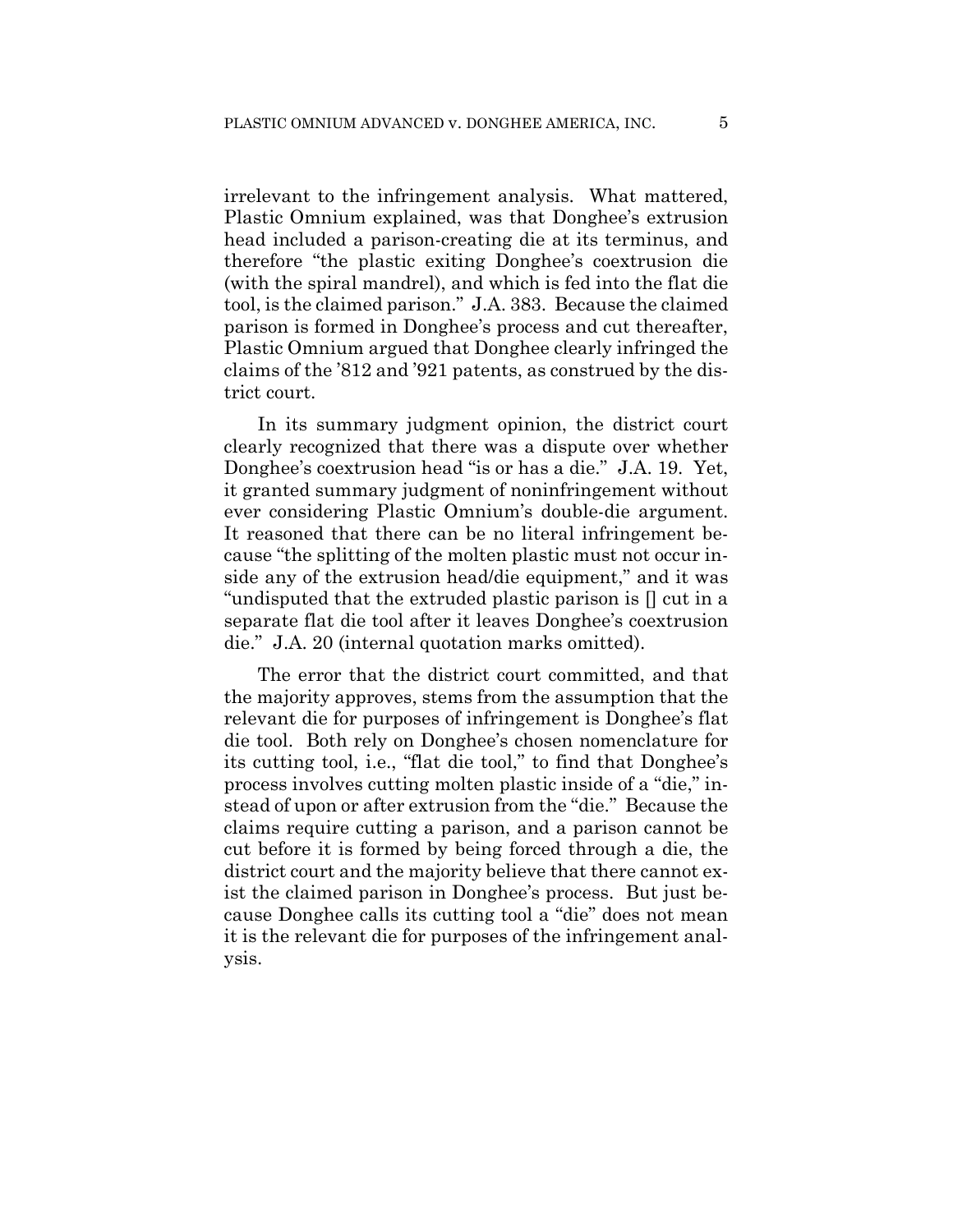The only die that matters under the district court's construction of "extruded parison" is the die through which the plastic is forced to form a parison. The district court's construction never required that such a die be the only die in the process or the last die in the process. The fact that the district court's construction does not contemplate splitting the tubular preform before it is at least partially extruded from a die at the end of an extrusion head does not support the broader conclusion, adopted by the majority, that the patents require the tubular preform to be partially extruded outside of *all* of the extrusion equipment, including Donghee's flat die tool, before being cut. Thus, if Plastic Omnium is correct that Donghee's accused process includes an extrusion head that is terminated by a die, then such a structure, under the court's construction, would be sufficient to create the claimed parison. Further, that parison would be split by the flat die tool, which is outside of the relevant extrusion head/die equipment, in keeping with the district court's construction.

The majority discredits the evidence in support of Plastic Omnium's double die theory by relying on the fact that the patentee acted as his own lexicographer when using the "parison" term. According to the majority, the fact that Donghee's documentation refers to the plastic extruded from Donghee's extrusion head as a "parison" does not mean that Donghee intended to use that word as it is used in the patents. But the majority misunderstands how the patentee changed the meaning of "parison" by defining it in the '812 specification.

There was no disagreement between the parties here that the "ordinary and customary" meaning of "parison" is "a hollow plastic tube exiting the die of an extrusion head." J.A. 946. The district court determined, however, that the '921 and '812 patents do not use "parison" in the ordinary sense. The district court found convincing Plastic Omnium's argument that, while traditionally a parison is a "plastic test-tube like structure" "formed outside of the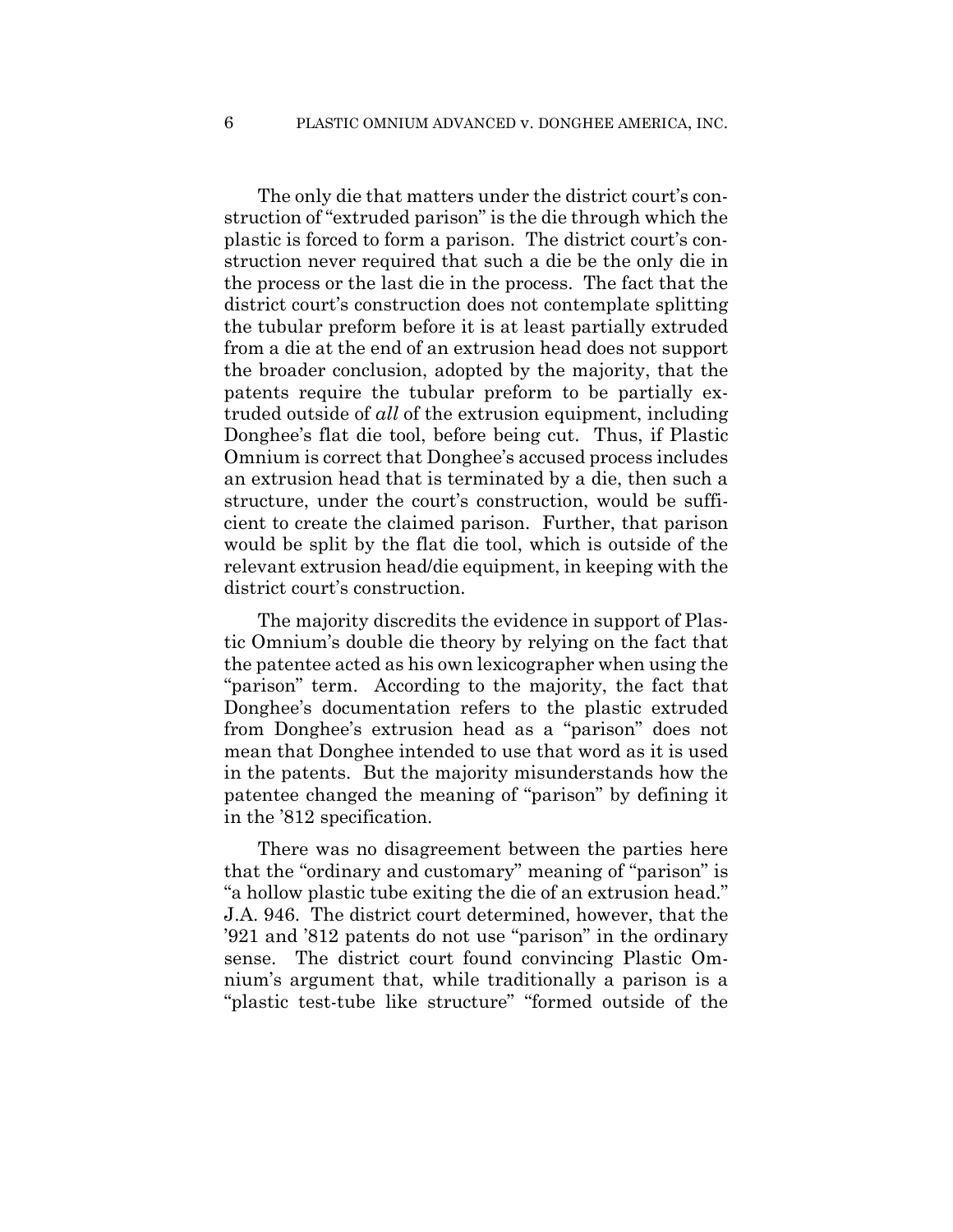extrusion head/die," the parison described in the '921 and '812 patents cannot be formed entirely outside of the extrusion head/die because the parison described in the patents is split or cut into two sheets of plastic *as it is being extruded*. J.A. 947. Thus, the district court's construction did nothing to undermine the plain and ordinary meaning of the term "parison" insofar as the term refers to something that is formed by exiting the die of an extrusion head. Instead, the construction clarified that the term in the context of the patent could refer to a tubular preform structure that exists only momentarily after exiting the die at the bottom of the extrusion head, but before being split in two sheets by the blades placed at the exit of the die. The majority is therefore wrong to discount the Donghee's documentation supporting Plastic Omnium's argument because both the patent and a person of ordinary skill in the art use the term to refer to a structure that is created when molten plastic exits a die at the end of an extrusion head.

Moreover, the fact that the patentee acted as his own lexicographer does nothing to undermine Plastic Omnium's double die argument. In defining "extruded parison," the patentee never limited the mechanisms by which the claimed parison can be cut. Further, in construing "extruded parison," the court put no restrictions on where or how the parison must be cut, only that it occur "as [the parison] exits the die or at sometime thereafter." J.A. 946. Nothing prevents the claimed parison, under the district court's construction and the patent's definition, from being cut within a structure such as Donghee's flat die tool, so long as it is created by a die before it is cut. Under Plastic Omnium's double die argument, a parison would be created by the die at the bottom of Donghee's coextrusion die tool, satisfying that requirement.

#### III

The district court took its eye off the ball. It knew for sure that the big question in this case is whether Donghee's